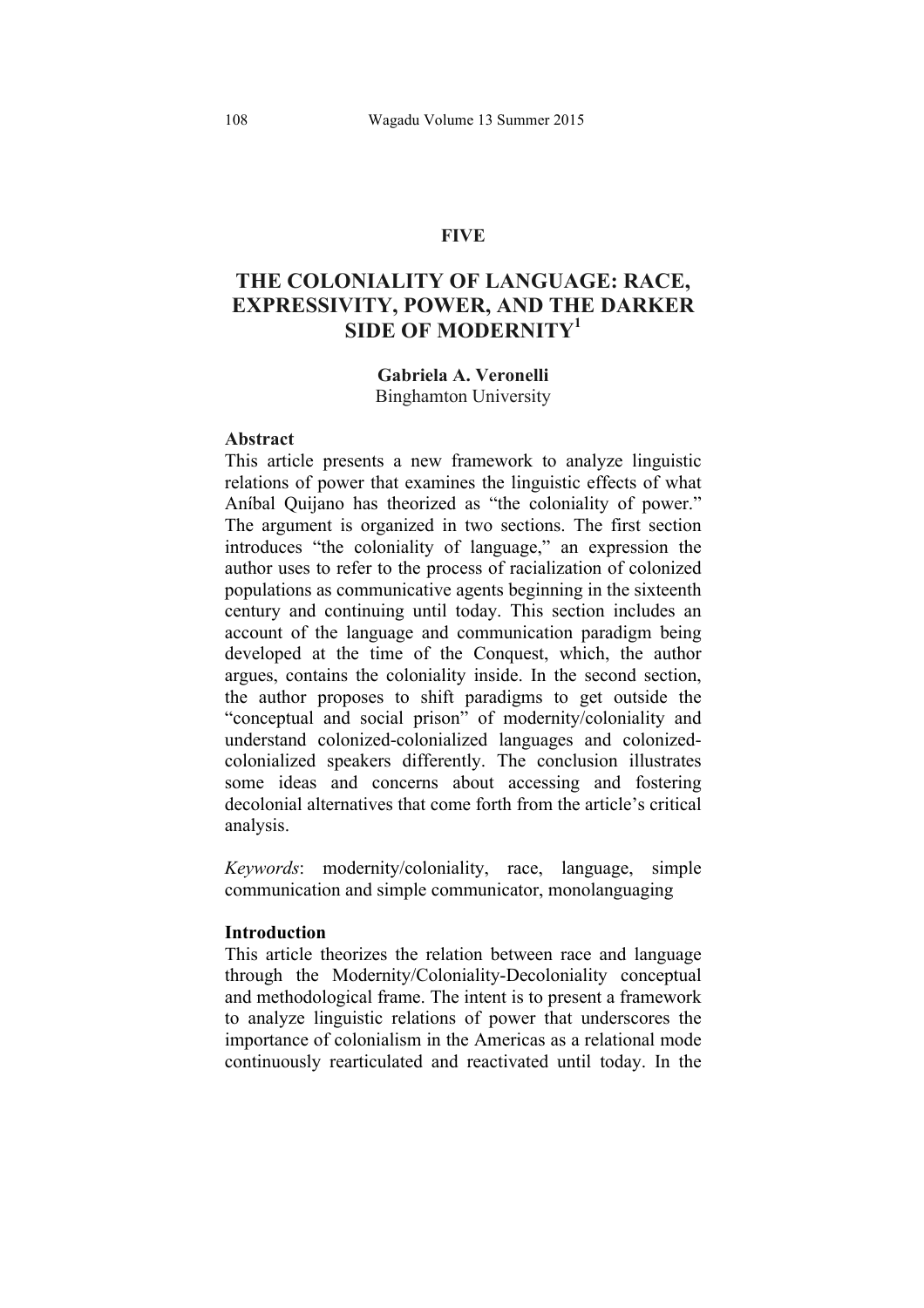last three decades, the Modernity/Coloniality-Decoloniality (MCD) collective project has pursued the implications of an epistemic "Decolonial Turn" that assumes the perspectives and life experiences of peoples from the Global South as points of departure to a critique of the failures of Eurocentered modernity. Formed as a network of U.S. Latina/o, Latin American, and Caribbean scholars who come from a variety of disciplines,<sup>2</sup> the collective project presents itself as a type of critical theory that does not fit into a linear history of paradigms or epistemes. On the contrary, it is a way of doing critical theory that locates its own inquiry in the complexity articulated in political praxis, where culture, economy, identity, alterity, doxa, and episteme converge. Put differently, the MCD project purports to develop a geopolitical perspective on the question of reason from a specific time and space; that is, from a locus of enunciation that is not that of a particular author but of the Other who have been historically marginalized or ignored. From this perspective, the project destabilizes the modern Eurocentered subject of reason while positioning the subaltern as an epistemic force with possibilities of generating knowledge.

The MCD collective project moves in two simultaneous directions. One is analytic. Articulated around the notion of "coloniality of power," the project describes the living legacy of  $16<sup>th</sup>$  century colonialism in contemporary societies, in the form of racialized organization of society that outlived formal colonialism and became integrated in succeeding social orders. Put differently, this analytic direction looks to understand the past in order to excavate the dark side of domination, where racialization of inter-subjective social relations, and the control of knowledge, labor, land, and nature are revealed as the operations of power over colonized-colonialized peoples and over which Europe has built itself as modernity.<sup>3</sup> The second direction of the MCD collective is programmatic. Articulated around the notion of "decoloniality", the overall, long-term project is "to decolonize all areas of the colonial matrix of power to release the fullness of human relationships" (Mignolo, 2013, para. 2). In other words, this programmatic direction is not about dictating a counter-hegemonic global design, nor about denying the contributions Western civilization and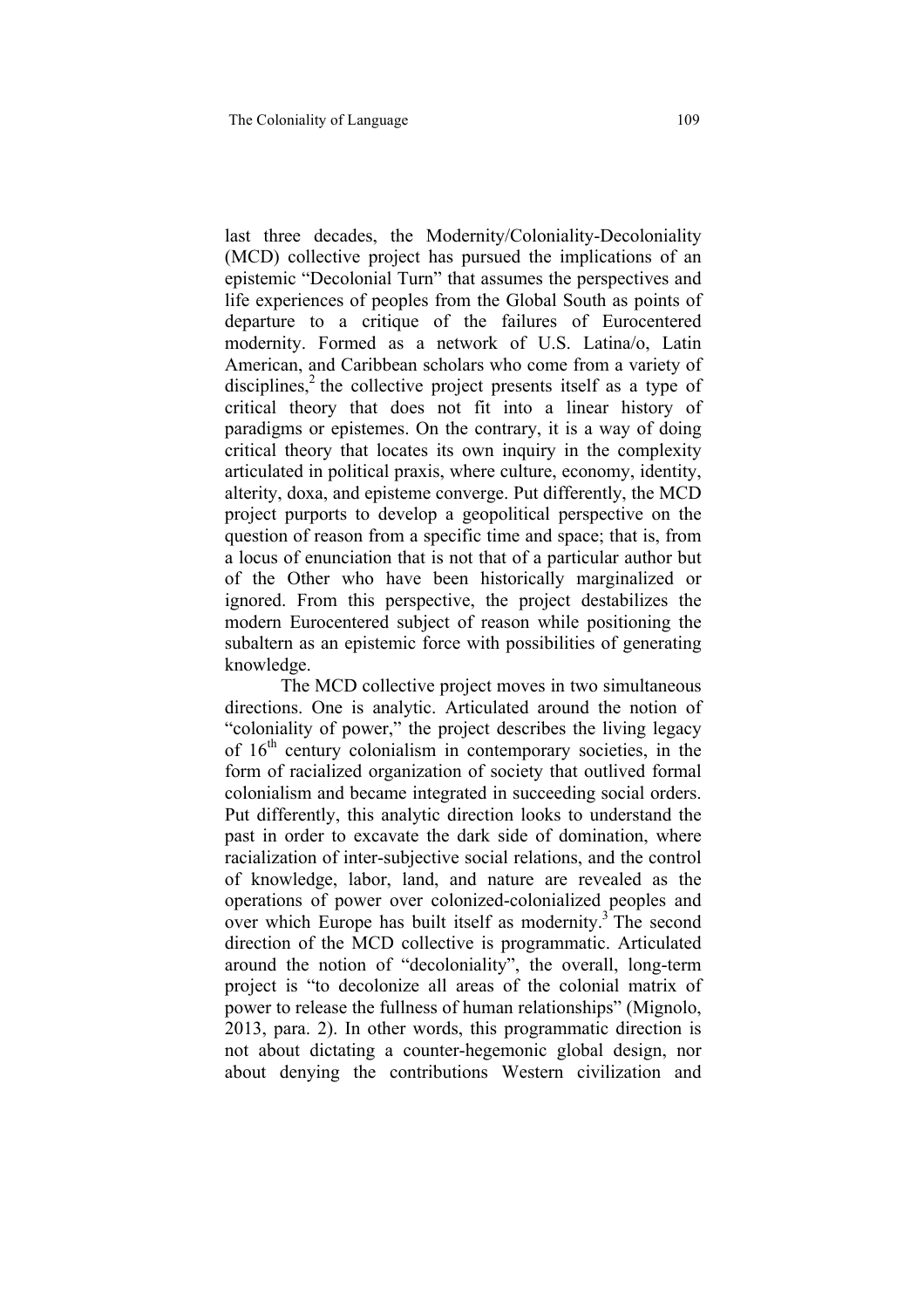Eurocentered modernity to the history of human kind, but about opening up the option for other logics of thinking, doing, and living that emanate from the various subjects disenfranchised by modern/colonial racism.

The main aim of this article is to move in the analytical direction and open up some of the theoretically necessary questions about the implications of coloniality regarding the relations between language and power. Nonetheless, the conclusion will suggest some ideas and concerns about fostering decolonial projects that come forth from this analysis. In what follows, I begin with an understanding of race and racialization within the MCD frame, and then move to the domain of language and expressivity.

# **The modernity/coloniality/decoloniality historical theory of race**

Decolonial theorists historicize race rather than understand it as a concept or experience or phenomenon. They periodicize the history of race as beginning in the  $16<sup>th</sup>$  century. This periodization focuses the historical juncture of the colonization of the Americas and the development of capitalism as the beginning of racialization as inferiority *by nature* rather than conquest. A key notion in this periodization is the abovementioned "coloniality of power" introduced by Aníbal Quijano (1989) to theorize global Eurocentered capitalism.

Quijano's model presents global Eurocentered capitalist power as articulated around two axes: coloniality and modernity (Quijano, 2000b, p. 342). These axes organize the meaning and forms of control and domination in every domain of social existence.<sup>4</sup> The axis of coloniality introduces the basic and universal social classification of the world's population in terms of the idea of "race." According to Quijano (2000a), the invention of "race" is pivotal as it transformed relations of superiority and inferiority that had been previously understood as the product of war, domination, and power, and turned them into biological, ahistorical, natural, phenomena. The introduction of this racial classification transformed and reorganized all social relations in the colonial society producing new social and geo-cultural identities ("Indian," "Black," and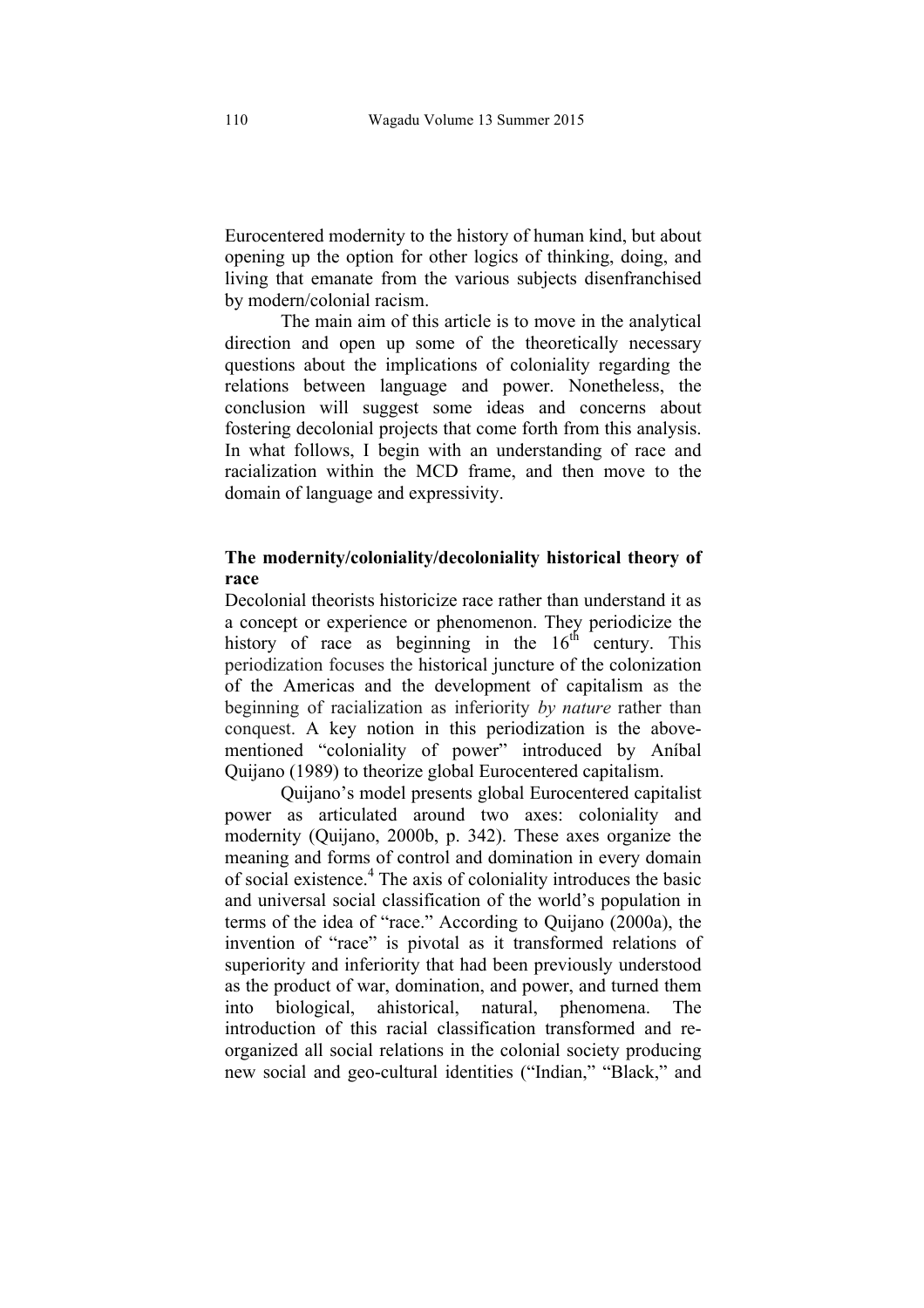"Mestizo") and redefining others ("Spanish," "Portuguese," and "European") (Quijano, 2000a, p. 534). These racial identities were constitutive of all the multiple hierarchies in the 16<sup>th</sup> century colonial order. The colonial/imperial Eurocentered enterprises of the following centuries (Netherlands,  $17<sup>th</sup>$ ; France and Britain,  $18<sup>th</sup>$ ; United States,  $20<sup>th</sup>$ ) expanded the racial classification to the entire population of the planet ("Yellow" and "Olive") (Quijano, 2000a, p. 537). In this sense, coloniality is not just about racial classification but an encompassing global phenomenon that permeates all and every aspect and situation of social existence in the sense that the distribution of hierarchies, places, and social roles are thoroughly racialized and geographically differentiated. For example, in the economic domain, coercive or cheap labor is done by non-European/non-white people at the periphery while the capitalwage relation of labor is concentrated in Europe and among Europeans/whites (Grosfóguel, 2009, p. 20). Here we see the coloniality of labor as a thorough articulation of "race" and forms of labor with a view to the production of profit and the accumulation of capital.

In Quijano's model, modernity is the other axis of global, Eurocentered capitalism, and it refers to the specific universe of inter-subjective relations of domination under the hegemony of European/white agents and institutions. In characterizing modernity, Quijano focuses on the production of a way of knowing adequate to the cognitive needs of capitalism (everything can be measured, made equivalent for the sake of exchange.) Modernity and coloniality act in partnership: to the process of modernity ideologically constructing the world in a way that always accommodates the coloniality by introducing institutions that reduce colonized-colonialized peoples in their flesh and in their practices to beings that are by nature inferior. In other words, this perspective of knowledge, "Eurocentrism,"5 *naturalizes* the experiences of people within this model of power (Quijano, 2000b, p. 343).

This word, "to naturalize," is crucial in understanding the inextricable relation that Quijano establishes between both axes of power. Naturalizing is a making, a process of manufacturing an inter-subjective understanding of the experience of coloniality. To say "it is natural" is here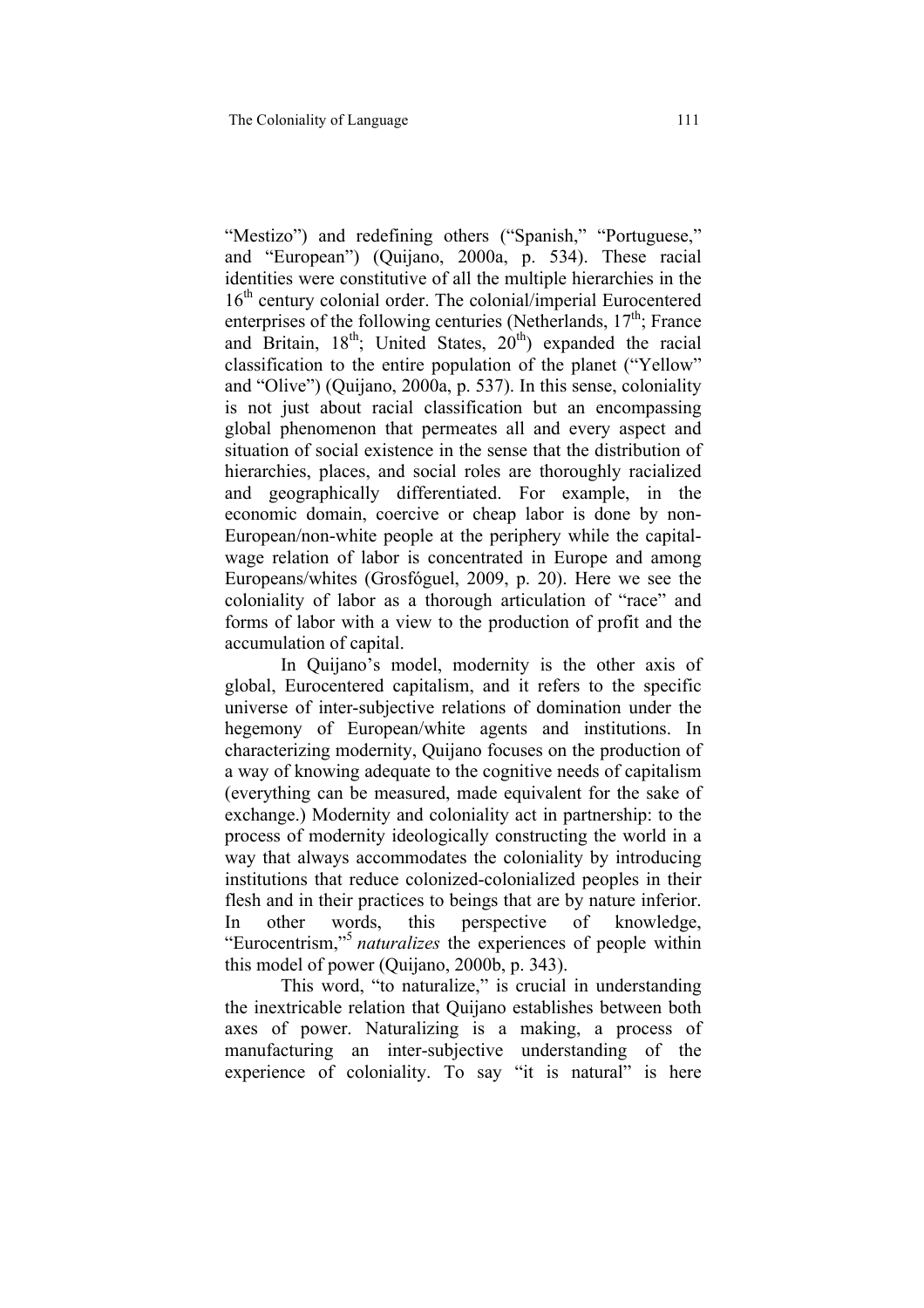unpacked as "it is produced and part of the production is constituted by a cognitive framework that hides the production itself, and renders the appearance of its being given, non-made, and non-artificial." Turning the colonized into non-human or less-than-human beings was not a conscious, intentional act on behalf of the colonizer. Instead of intentional acts, what Quijano's theory uncovers is an articulation between slavery or serfdom as a mode of production that was reserved for beings that were brutish and strong, and a kind of treatment that accustomed them to negotiate those conditions. This articulation, which is the articulation between modernity and coloniality, has continued, albeit with significant changes in time, space, and colonial experience, until the present and is constitutive of the continuity of capitalism. Arturo Escobar (2004) came up with the term "modernity/coloniality" to signify and characterize the articulation between both axes of power. It means both inseparability—coloniality is constitutive of modernity and there is no modernity without coloniality and double-sidedness—modernity is the light, visible side of the history of global, Eurocentered capitalism, and coloniality is dark, hidden side.

Methodologically, the MCD framework stresses the primacy of the material aspects of the construction of reality. In this respect, we can think of the articulation modernity/coloniality as a paradigm, a framework that is constitutive both of the perception of the colonizer and of the structure of power that enables that perception to function in reading and navigating reality. The understanding of colonized populations as less than human beings constitutes the content of this paradigm. But in giving it that "name," paradigm we are already recognizing it as such: as one powerful construction of the real that is pressed upon people who become "the colonized." In respect to theorizing race, the MCD perspective and historical approach—and this is crucial to my own focus on the relation between race and language—underscores a difference and a complementary relationship between the classification of people according to the idea of race and the long-term process of dehumanizing colonized populations: Race is a mental construction that prescribes a natural inequality between peoples/societies, attributing value to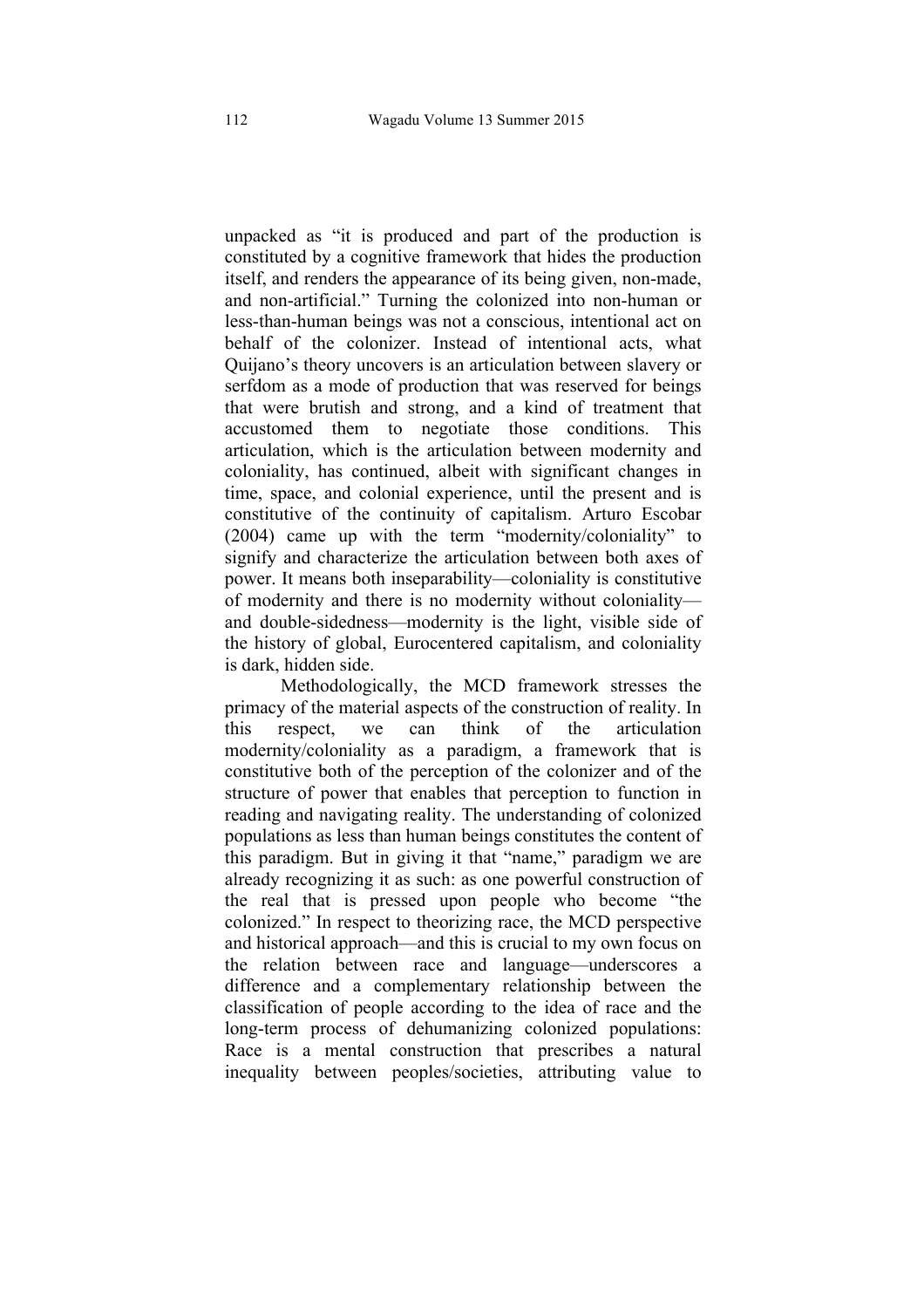certain peoples/societies while disenfranchising others. In this sense, race is a fiction. The classification of races is not a historical affair. It is a priori as it were. It happens in history yes, but it has no historical background, it is not the result of history but just an imposition. Racialization is the long-term process that makes the fiction real. It is the process of producing such classification through modern institutions, laws, treatments, practices, and desires that place those who are disfranchised in situations and relations adequate only to beings/societies who are inferior, in contrast with the superior civilized, human, colonizers. That is, institutions, treatments, laws, and desires that practice the reduction. Put differently, race refers to a classification that dictates "this being is not human" or "is less than human"; racialization is the process that dehumanizes, the processes of dehumanization that reduce people by putting them in situations and relations that stripe them of their humanity.<sup>6</sup>

In the next section I introduce the hypothesis of a "coloniality of language" and investigate whether the reduction through racial transformation fits the process of colonization as a linguistic process.

#### **The coloniality of language**

The theoretical understanding enabled by Quijano's theory of power suggests, even entails, a difficulty in understanding colonized peoples as communicative agents beyond the most rudimentary of communicative possibilities. To find in colonized peoples the ability to express complex cosmological, social, scientific, erotic, economic meaning is at odds with their reduction to inferior, animal-like beings. Put differently, if the idea of race constructs the perception of the colonizers, then the colonized must have been for them less than human beings, and thus without any complex form of communication, that is without language.

We can affirm that in the colonial encounter the colonizers perceived indigenous peoples in speaking their tongues as doing less that being able to express knowledge. The question is how much less. This question takes us to investigate what lays between language as expressive of knowledge and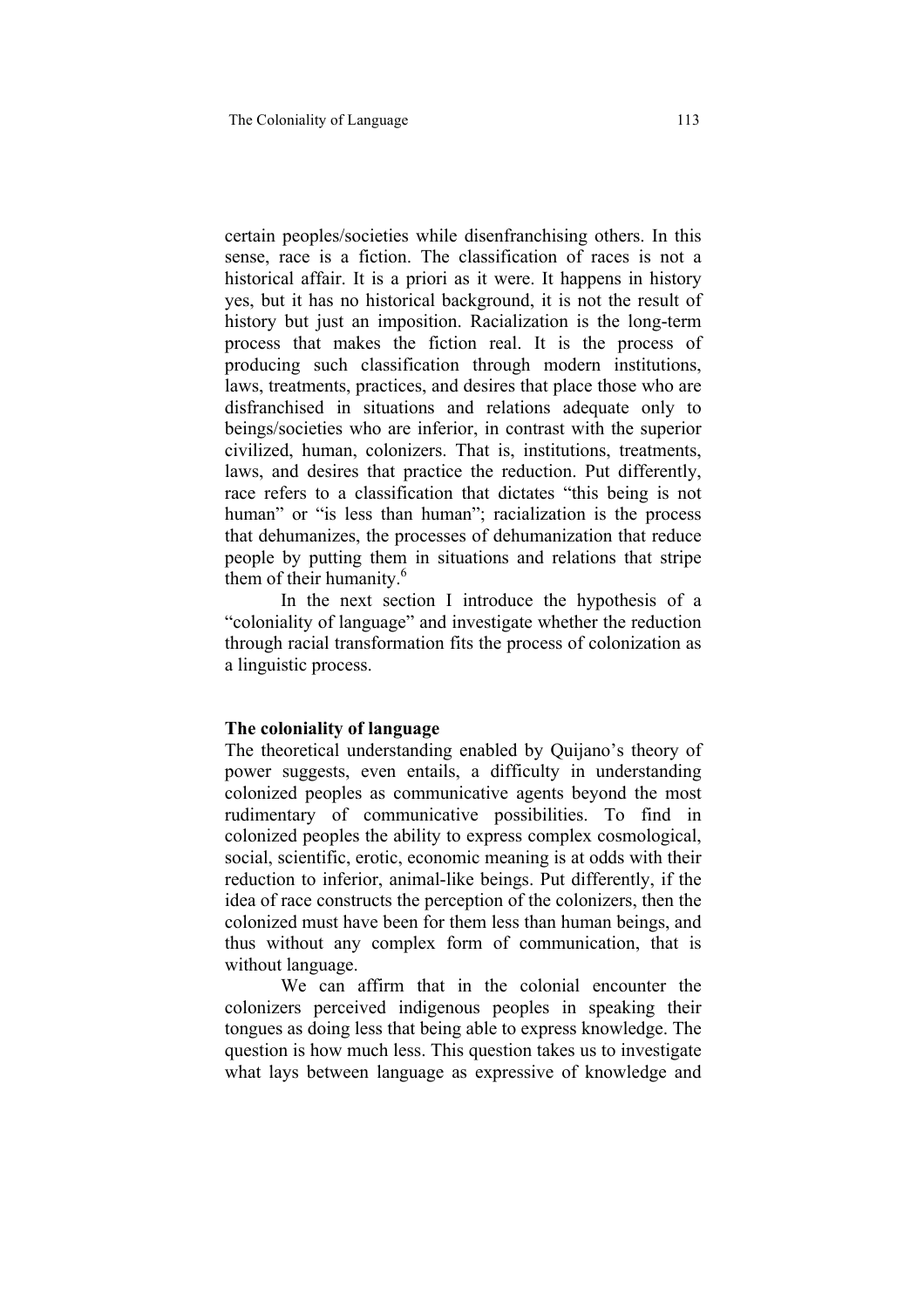infantile, primitive meaning expression. It also takes us into the linguistic paradigm being developed at that time within the political confines of the Spanish crown.

The turn of the sixteenth century marked a crucial turn in Spain's linguistic state of affairs. It is the moment of the celebration of the Castilian vernacular. Elio Antonio de Nebrija played an important role in the transformation of Castilian by writing its grammar. Until then, only classical languages had grammars. When offering his *Gramática de la lengua castellana* (1492/1946) to Queen Isabella of Castile, Nebrija laid out in the preface the purposes that his work would serve:

> Now, Your Majesty, let me come to the last advantage that you shall gain from my grammar. For the purpose, recall the time when I presented you with a draft of the book earlier this year in Salamanca. At this time, you asked me what end such a grammar could possibly serve. Upon this the bishop of Avila interrupted to answer in my stead. What he said was this: "Soon your Majesty will have placed her yoke upon many barbarians who speak outlandish tongues. By this, your victory, these people shall stand in a new need; the need for the laws the victor owes to the vanquished, and the need for the language we shall bring." My grammar shall serve to impart them the Castilian tongue, as we have used grammar to teach Latin to our young (as cited in Mignolo, 1995, p. 38).

Nebrija was a Renaissance humanist formed in the ideals and arts of the Greco-Latin tradition. Giving Castilian an *ars grammatica* was to "move it up" from the vulgar status because vulgar languages had no use of grammar. A grammar is an instrument to teach a language. To give a language a grammar presupposes that language is to be taught and the importance of its being learned. Does it also entail that, unlike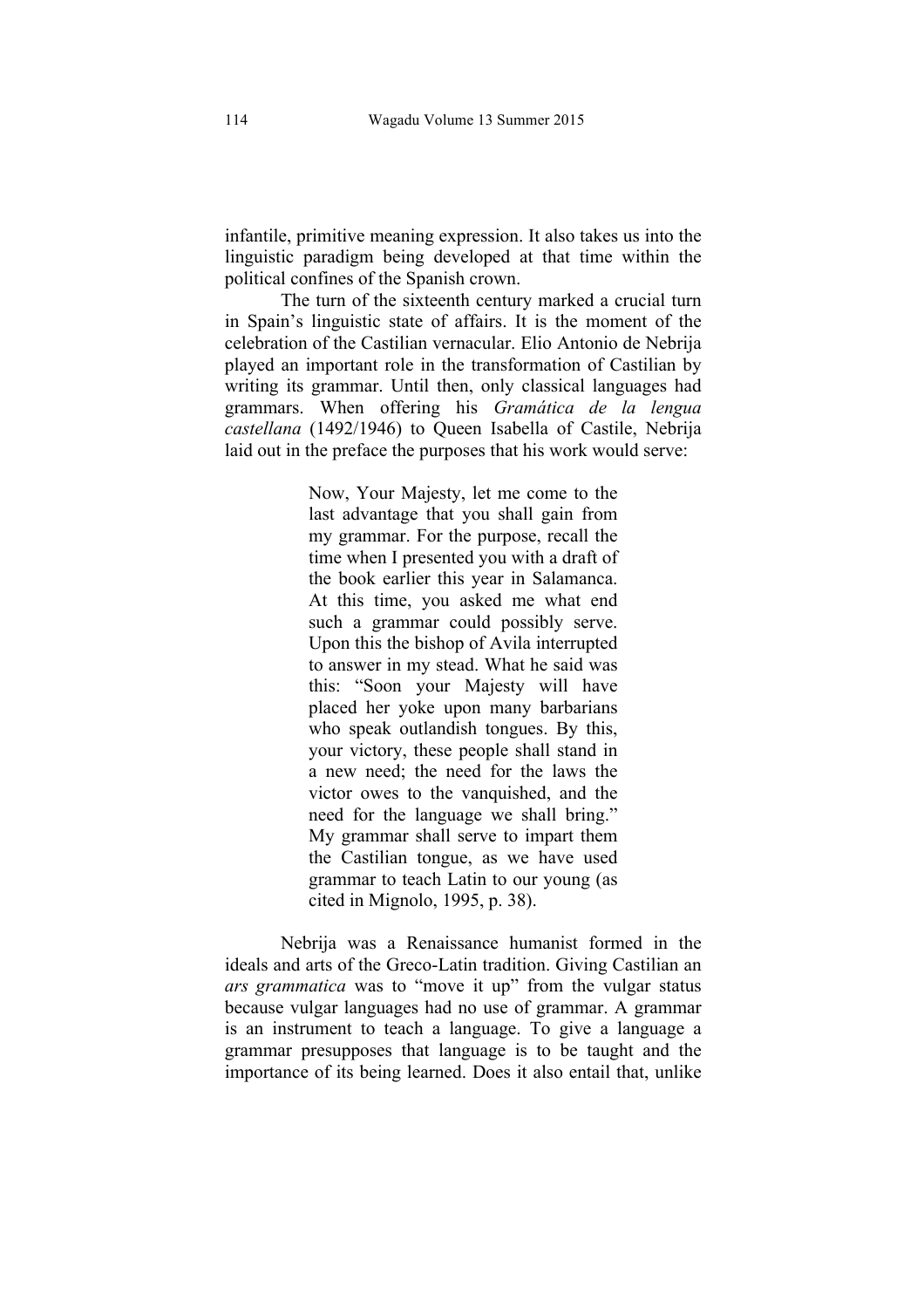vulgar languages, it can express knowledge? Vulgar languages were learned on the streets. Castilian was to be taught at school, like Latin and Greek. The people and territory that Nebrija had originally in mind as beneficiaries of his grammar were not across the Atlantic. Columbus had not set sail yet. Nebrija's grammar was directed to the political unification of the kingdom of Castile that had just achieved its final victory of the Christian Reconquista of the Iberian peninsula from Muslim control, in Granada in January 1492.

Nevertheless, we might venture the claim that ten months later, indigenous peoples must have sounded to the Spanish conquerors and colonizers, at best, as speaking vulgar tongues. That is, they could, at best, have sounded as those many barbarians in the peninsula who spoke "outlandish tongues." As a language with a grammar, Castilian was presented to the Queen as the language with which the Crown would impart its order on its empire. Castilian was then the language that would unify the empire, but significantly it would express its authority, its order, its political truth. Certainly vulgar, barbarian, and thus indigenous tongues could not express the order of the Spanish empire. Thus we can venture our claim because the status of languages is at this time a political matter. The question remains whether Castilian could express knowledge, as Latin, Greek, and Hebrew could and whether its superiority lies in expressing political authority or knowledge. The question then becomes: what is to be taught in Castilian? Does what is to be taught in Castilian separate animal-like beings from human beings? Only then can we move from the political superiority of Castilian over indigenous languages to a superiority linking it to knowledge production and expression. We need to find whether there is a connection in Nebrija between giving Castilian an *ars grammatica* and pursuing the possibility that knowledge could be expressed in Castilian. The fact that until then the only languages that had grammars—Latin, Greek, and Hebrew—were the same languages in which knowledge was expressed backs up this possibility. Did Nebrija, in giving Castilian a grammar, in unveiling it as a language with capital L, think that Castilian was becoming a language that could be used not only for the political enterprise of unifying the empire but also for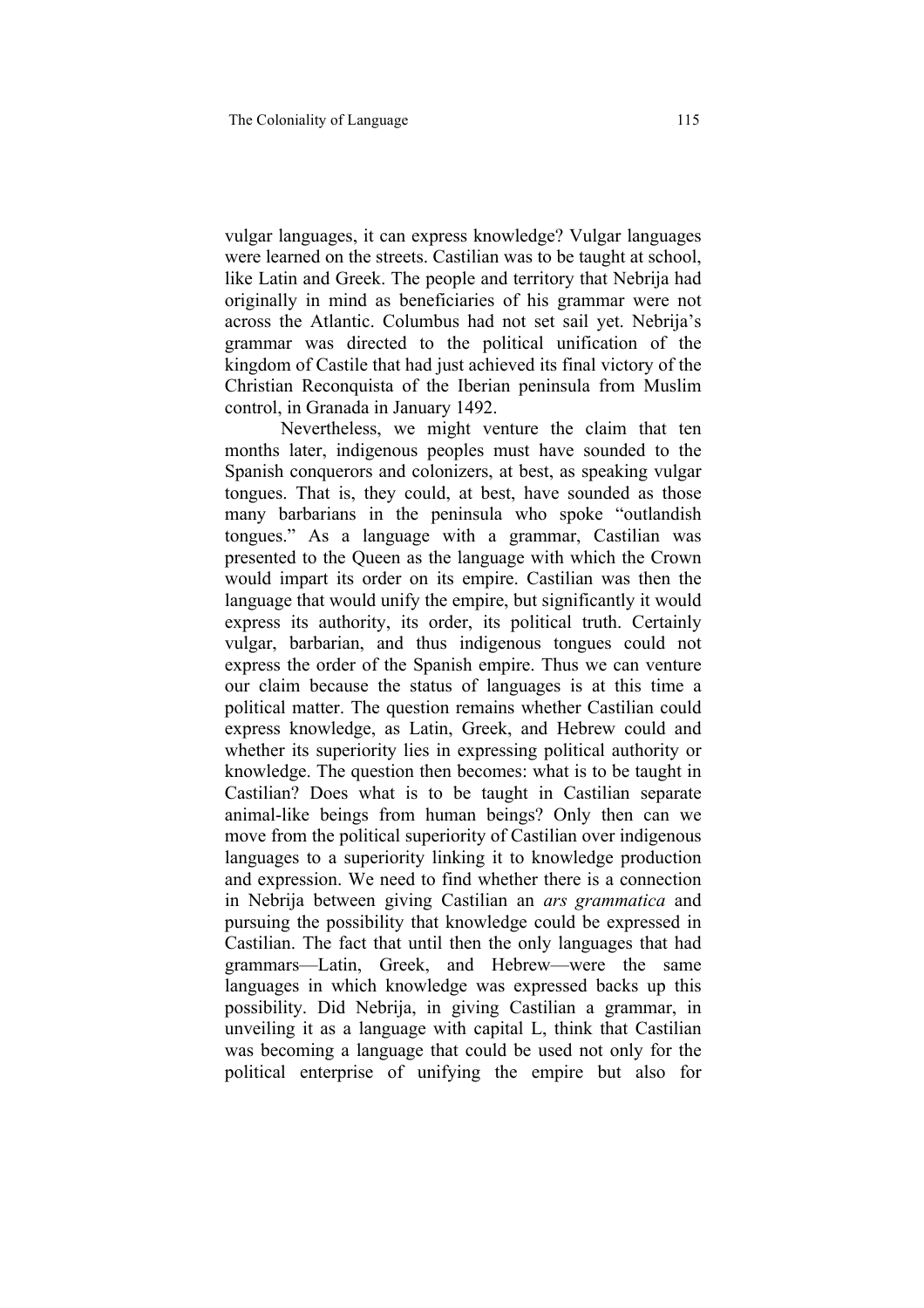epistemological enterprise of expressing knowledge rather than opinion? It is important that the political enterprise included the expression of law and order. If this is correct, if to Nebrija what made a language a language of knowledge (a peer of Latin) was that it can have a grammar, we could have an understanding of the relationship between having knowledge, having a language that expresses this knowledge, and being an adult, rational communicator, to be contrasted to the perception of indigenous peoples as not having knowledge, not having languages, and being, what later on I will explain in terms of, "simple communicators."

It is important to look at another Renaissance humanist, Bernardo de Aldrete also devoted to the transformation of Castilian into a valorized tongue. In his *Del origen y principio de la lengua castellana o romance que oi se usa en España* (1606/1972-75), Aldrete's main thesis was that Castilian was born from Latin and, though it was corrupted by the Visigoths, this could not alter the more profound connections between classical Latin, Christianity, and knowledge, which was transferred to Castilian (as cited in Mignolo, 1995, p. 30). Thus, at least in Aldrete's position, Castilian is indeed a language of knowledge because it is the daughter of Latin. But as Walter Mignolo (1995) points out, Aldrete also made a clear connection between Castilian—like Latin—being an alphabetic language and the question of civility. Aldrete made the—for our purposes—crucial claim that indigenous peoples lacked letters and the civility that went together with letters and that they went naked as beasts (as cited and commented in Mignolo, 1995, p. 34). Mignolo uncovers the important presupposition that enables Aldrete's to connect going naked with lacking letters. Civility is the connection. Civility is indicated both by having letters and by the manner of one's dress. Indigenous peoples lacked both. The lack is not superficial since uncivil speech and uncivil clothing (or lack of clothing) are outward manners indicative of the inner person, as Norbert Elias (1978) indicates (as cited in Mignolo, 1995, p. 34). Thus lacking letters and clothing were incompatible with humanity. Lack of civility is tantamount to bestiality. Given the Renaissance association between alphabetic writing and civility, we can see to what extent "the way people spoke, the way people looked,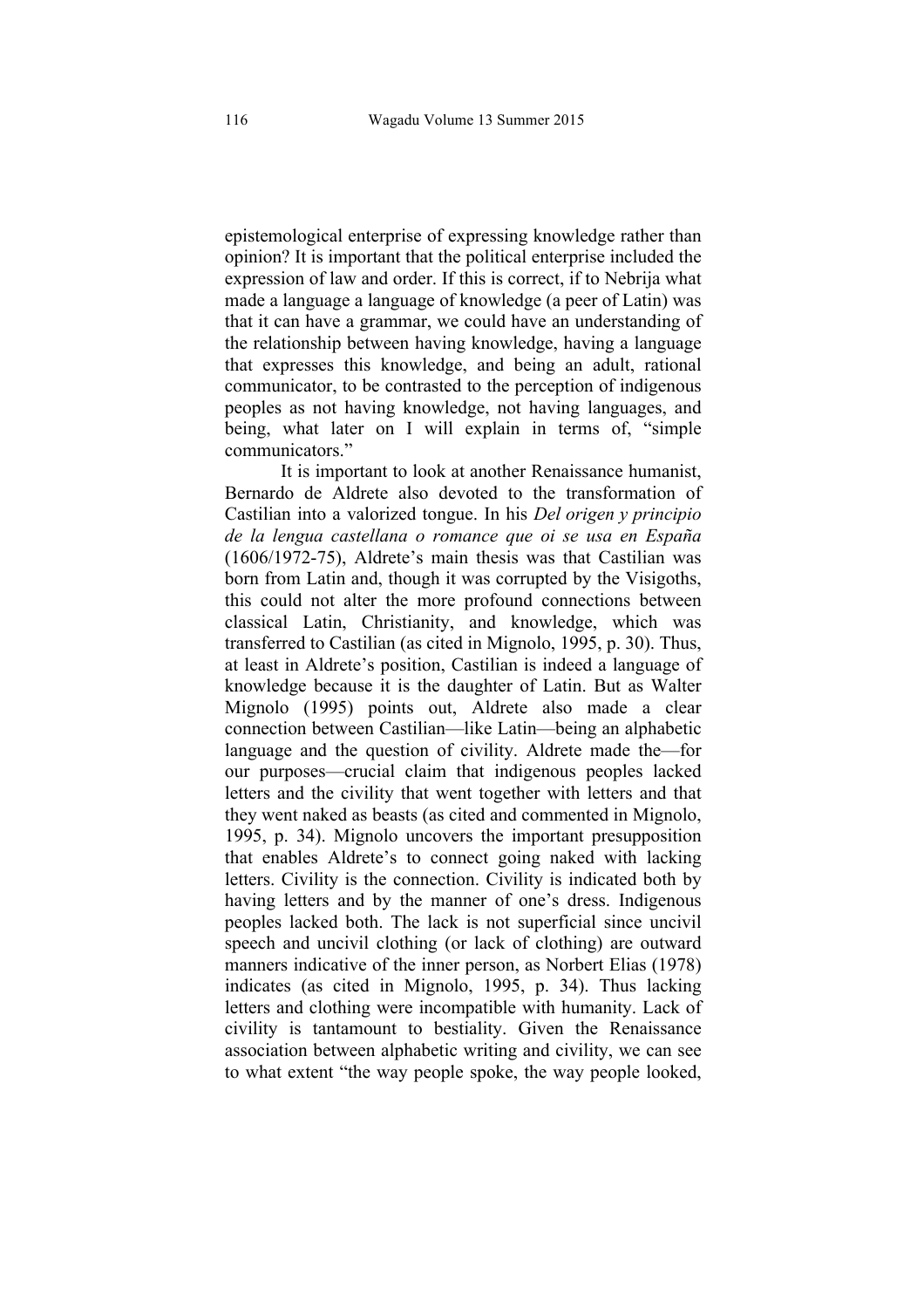the way *human beings* should behave" (Mignolo, 1995, p. 35. Emphasis added) influenced the colonizers' descriptions of indigenous peoples' social life and personal conduct, and to what extent it determined the disqualification indigenous communicators as human beings.

I raised these questions not so much to answer them but, rather, to create a theoretical environment that points to a framework within which these questions make sense. I am investigating the relation between language and humanity, given the denial of humanity that constitutes the idea of race. The inquiry is about the consequences of the fit introduced by the coloniality of power at the level of language: how it conditions what a language is; how the classification of people into races that are superior and inferior is accompanied by thinking of the expressive tools that they have also in terms of superiority and inferiority. The questions raised about Nebrija's and Aldrete's arguments are the corpus of my hypothesis on the coloniality of language in the sense that they give an account of these conditions. They do not perform a classification of languages in the Aristotelian sense<sup>7</sup> but, rather, they tell us about the philosophical linguistic criteria that began to be produced for that inferiority and superiority in the  $16<sup>th</sup>$  century. For example, the family relationship to traditional languages of superiority which are God given and thus can express the truth. So, when looking at the languages of beings that are bestial from these criteria, these are not languages. This is key in our understanding of the linguistic aspects of the coloniality. The rationale of the criteria performs racialization. The languages of the colonized are thus not understood as different languages but placed in the relation of what Mignolo (2000) calls "the colonial difference," which I interpret as the colonial prescription of superiority and inferiority that turns differences into values. What it is being prescribed at this point is a relation between language and territory, language and power, language and writing, and language and god. The languages of the colonizers were languages, Spanish was a language; the languages of the colonized were something inferior.

Nebrija's and Aldrete's arguments are important to think about the racialization of languages because they set the conditions for what makes language "a real language" that the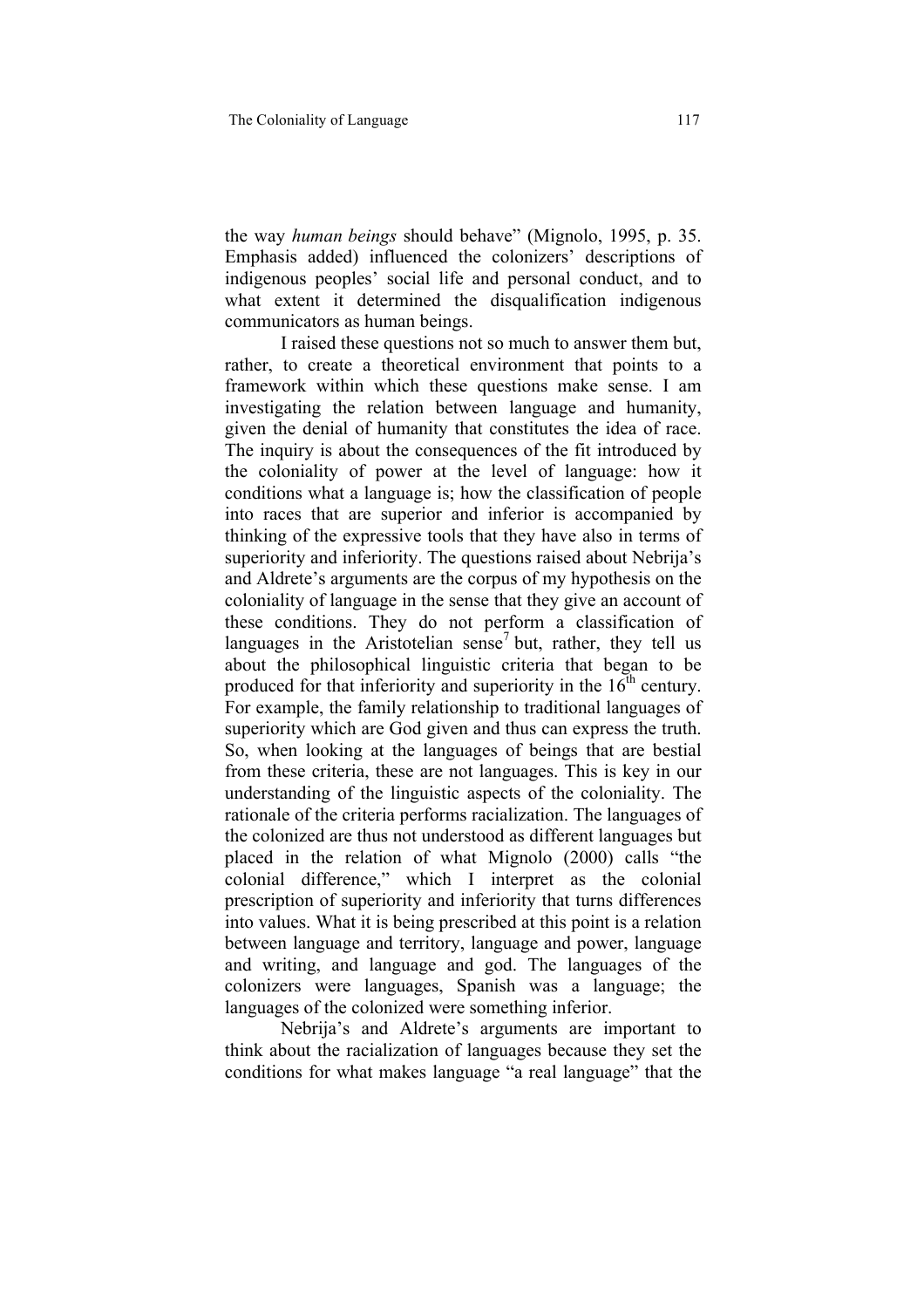languages of colonized populations cannot fulfill precisely because of the coloniality of power; that is, because colonized people have been classified as inferior people. In these arguments we get a sense of what it means to *say* in the  $16<sup>th</sup>$ (first modernity) that a language is or is not "human" in some fundamental sense.

Now that we have a seen the connection between humanity, civility, letters, grammar, and knowledge secured in people who have language in the fullest sense of the word developed at the time of the Conquest, we can ask what forms the reduction through racial transformation take in respect to language and expressivity. Put differently, if given coloniality, the languages of the colonized are not languages, what are they?

I want make a distinction between being "without language" and being a "simple communicator." Simple communicators engage in "simple communication," a term I coin to convey infantile, primitive meaning expression. "Simple communicators" go beyond mimicking sounds as parrots do. They also go beyond enacting what is inscribed in their DNA's, as bees or ants do, engaging in complex collective tasks that depend on inscribed codes without consciousness or reflection. "Simple communication" reveals a degree of consciousness and even self-consciousness. "Simple communicators" make sounds or gestures that have meaning. The meaning is not necessarily merely denotative meaning, pointing, but it is not, it is less than dialogical rational communication.

I introduced these terms to capture the colonial fiction. "Simple communication" is a fiction that imagines the colonized as less than human communicatively. That is, there are no characteristics that made colonized populations "simple communicators" or their languages, means of "simple communication." There are characteristics the colonizers thought colonized peoples had that made them communicatively inferior and their languages not fully languages. I have explained that the coloniality of power is a structure of power that affects the logic of perception. The hypothesis I am presenting interrogates precisely that. I have been teasing out questions about the colonizers' linguistic and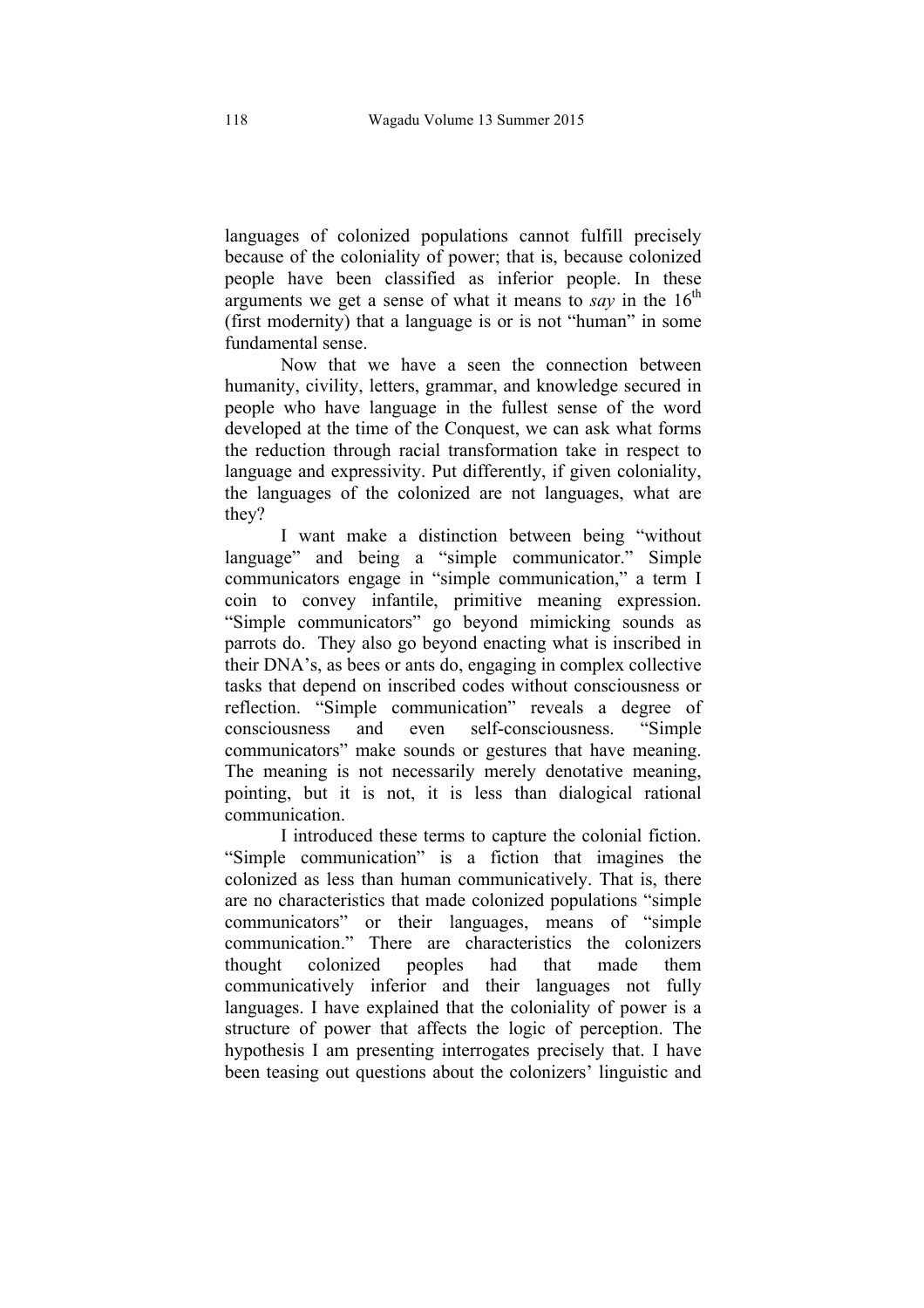communicative perception. How is it that they came to think linguistically and expressively of colonized peoples as inferiors beings, and of their languages as inferior languages? These questions look at colonized peoples and their forms of expressivity with the eyes of the colonizers, and, at the same time, they look at the formation of the colonizers' own images of themselves as "humans" and of their languages as "real languages." So, in a way, the questions practice, exercise the coloniality. I look at the inter-subjective colonial world theoretically through the modernity/coloniality material and epistemic framework. The questions arise as I place myself within colonial society and as I consider the inter-subjectivity of colonial society from a meta-position that addresses colonial linguistic domination.

I have not related the coloniality of language to a definition of language. The coloniality of language is an aspect of the process of dehumanizing colonized people through racialization. Because racialization is inseparable from the Eurocentric appropriation and reduction of the universe of the colonized, $\delta$ <sup>8</sup> the relation between language and racialization is performed within a Eurocentric philosophy, ideology and politics, which include a politics of language. From within, the enormous epistemological-ideological apparatus of modernity enables the colonial imagination to presuppose the colonized linguistically and expressively as less than human. The renaissance Eurocentric idea of language linked language, grammar, civilization, letter, and knowledge and naturalized these as characteristics and attributes of what "language" is. Thus, a definition of language at this point would beg the question, as it would hide the outside of coloniality and of modernity. That the colonizers had Language is incontrovertible from within, as is their reduction of the expressivity of the colonized as such. To think the colonized from within I introduced the terms "simple communication" and "simple communicator" to capture the colonizer's imagination of the colonized as having no Language, that is, no Eurocentrically valorized expressivity.

To say this is not to say that from within the modern/colonial paradigm one understands the construction of people as racially inferior. Rather racial inferiority is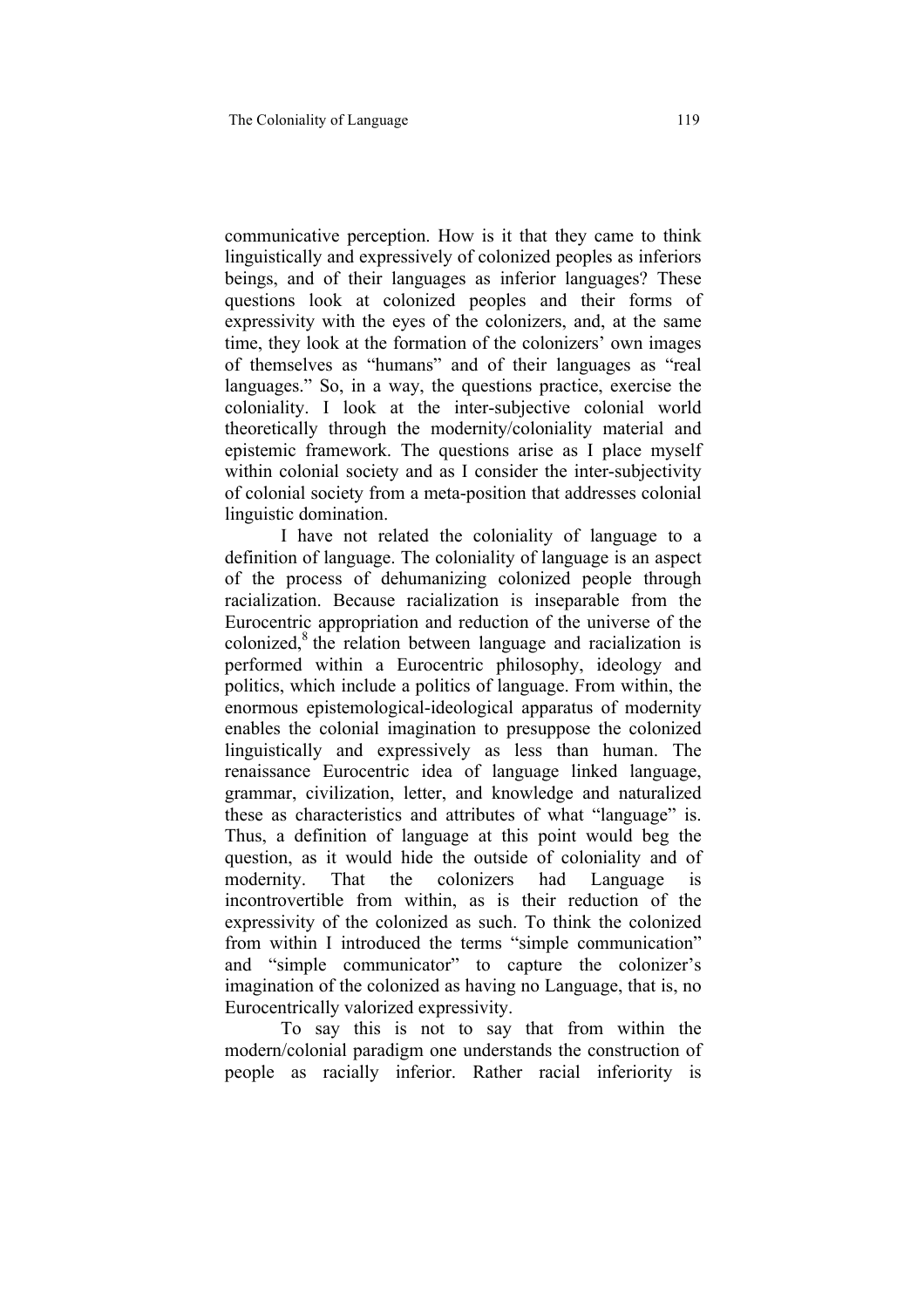naturalized; it is a matter of nature; it is given. Also, from within the modern/colonial paradigm it is not the case that one arrives at the conclusion that the languages of the colonized are inferior languages; rather their inferiority is a presupposition. We can agree with María Lugones that coloniality constitutes "a conceptual and social prison" (personal communication, Spring, 2010). I will not argue within this paradigm. I am looking for a way out of the prison in order to both uncover the prison and access a mode of conceptualizing language such that I can speak about the question of whether or not indigenous peoples are rational communicators. The answer to that question cannot be presupposed. If it could, the coloniality of language would not be a problem. We could just ignore it. Rather, it is a matter of disentangling the answer from the conceptual prison that coloniality of language is. Put differently, one can inhabit reality in such a way that one has no doubt that peoples of the African Diaspora and indigenous peoples of the Americas do have languages in the full sense and are humans. But I am now looking for a conceptual paradigm that will enable me to argue this, besides having the experience and the conviction of it. It is only from outside Eurocentric philosophy, ideology and politics that we can understand racializing and the terms of coloniality as invisibilizing, disappearing, reducing, eliminating colonized meaning. Shifting paradigms will enables me to uncover and explore linguistic relations of power. I need an account of languages outside the logic of coloniality. But the shift cannot be merely a relativistic move. One cannot just ignore the coloniality. That which is in the *exteriority* of coloniality cannot be presupposed. If it could, my hypothesis would fail.

In the next section I present Chilean biologist and philosopher Humberto Maturana's notion of "languaging" to introduce a conceptual shift that enables to understand language differently. That is, in a way that is different from the communicative reality informed by the logic of linguistic coloniality and the colonial differentiation between superior and inferior expressivity. At the same time, in exercising the paradigm I am seeking to move to a different logic to look at the world of modern/colonial capitalism in a way that we can see it as system of power exercised in the making of the real.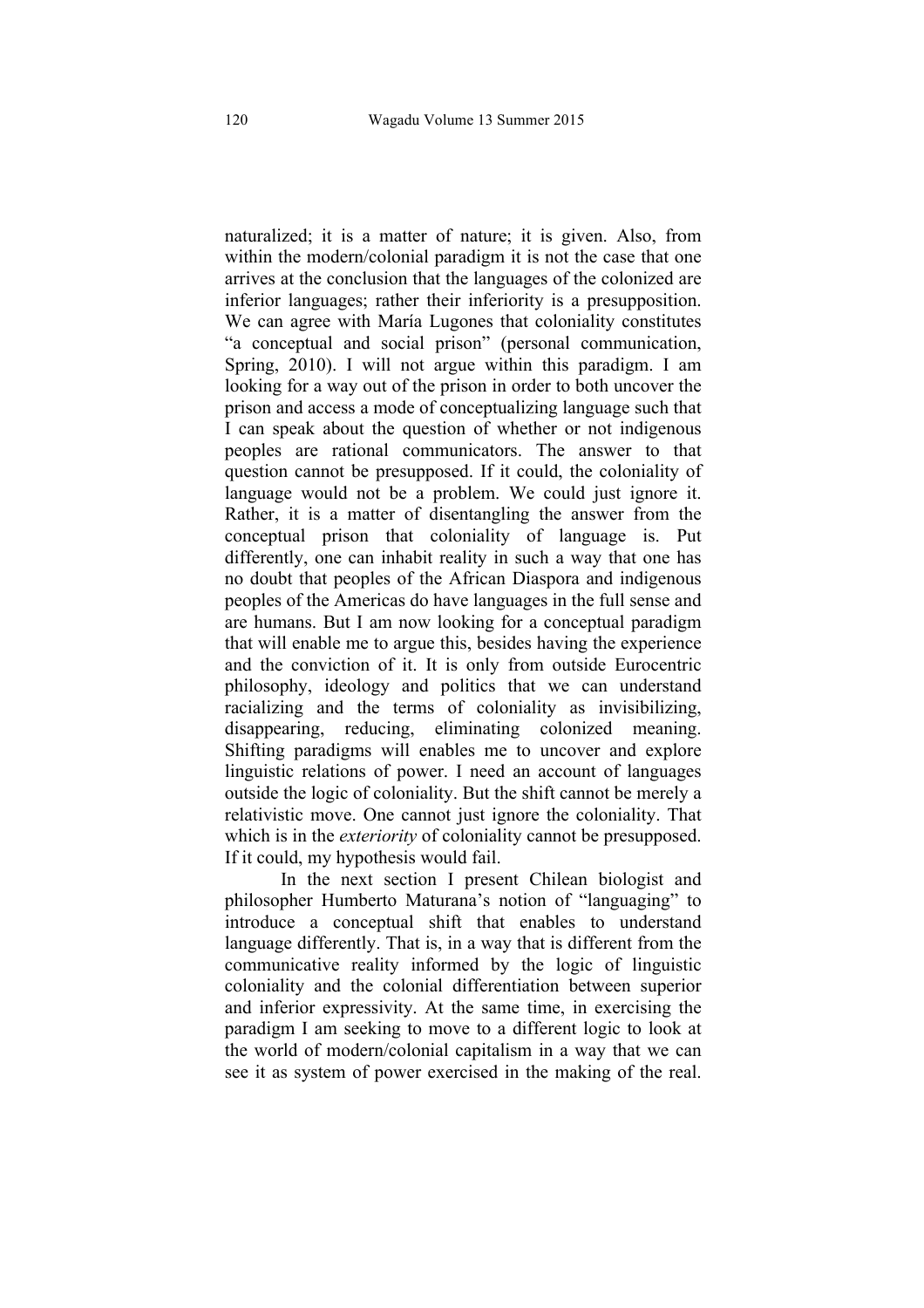This would allow for future investigations on the long-term historical production of linguistic coloniality: how communicative activities and efforts have been transformed as people have been racialized through legal, political, educational, labor, and civil institutions. And also, how those transformations have been rejected and resisted, and contested at many different levels and with diverse logics.

## **Uncovering the coloniality of language**

I take the term "languaging" from Maturana as a way of thinking in which language is not already thought as a finished product but, rather, as an ongoing and situated activity. Though Maturana uses both "to language" and "languaging" without a shift in meaning, I am emphasizing the gerund, expressing a continuous, on-going mode. I will take this move from noun to verb to both, counterpoint the monologic of meaning of coloniality and move to the plurilogic and multiplicity of meanings of the new paradigm.

Language, the noun, is given; it precedes interaction and presupposes commonality. In the case of the colonial languages that commonality encloses a people whose language *is*. Language as institutionalized, as having a grammar, as being the language of a particular empire or nation closes interaction that attempts to complicate the manyness, heterogeneity of users and the users' interactions. Languaging, the verb, instead has change, ongoingness at its center. So, meaning is not given. Moreover, the tie between meaning and languaging has complexities, including complexities tied to power, that interactions among the users have. Meaning is created through these interactions.

What makes the paradigm shift is that instead of seeing something produced with features that are decided upon those with power and who tied power and knowledge, in languaging we see the enactment of expressivity and communication itself. The move does not allow language to stand alone. There is no languaging in the abstract. As praxis it is always done by someone in a particular time and space. That is, languaging is always understood to be attached to the materiality of everyday life, which provides us with a way of understanding the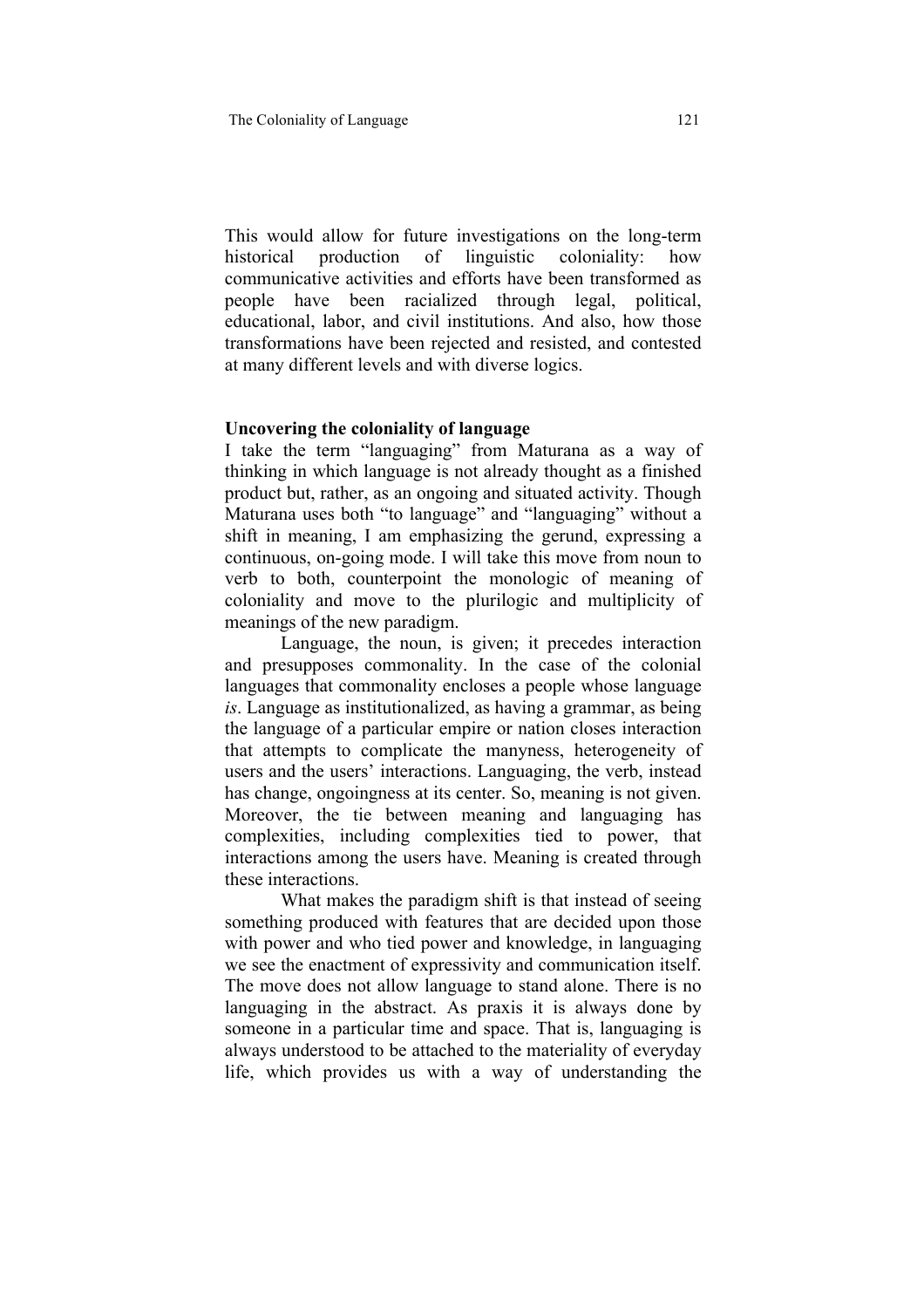practices and experiences of the interlocutors. I will tie this understanding of the verbal quality of languaging to what Maturana calls "ways of living."

One of the ways in which Maturana explains "languaging" is as the fundamental action in relation to human beings' social interaction (1990, p. 29). It is fundamental because, to him, we (human beings) live because we language. He understands that the relation between "to live" and "to language" is not logic-deductible but generative. Language is not a property that human bodies have. It is not something that takes place in the body but, rather, in social dynamics (1990, pp. 24-25). Thus, to speak of the action "to language" is always to speak of an inter-action, and not just an interaction but *the* interaction that serves at basis for all social interactions among human beings. Languaging is the way in which human beings live together as they live together (1999, p. 44). This does not make human beings "better" than other living beings, though different in their ways of living. What is peculiar about the human way of living is that we live a simultaneous double dimension of experience: the first is immediate experience, which occurs in all living beings and according to which something simply happens to us; the second, which only occurs in human beings, is explanation of that experience, which takes place in language (Ruiz, 1997, para. 18). To see languaging is then to see ongoing, "recursive" processes of people living in communities generating different worlds and realities as different manners of living together.<sup>9</sup>

All of this has the following implications for understanding what happens when peoples language: 1) languaging is the interaction that serves as basis for all social interactions and nothing exists outside language; 2) languaging is not an instrument of representation but of bringing about and moving in, a space of coexistence; 3) there is an ontological inseparability between ways of languaging and ways of living and knowing; 4) words do not represent (signify) but offer suggestion, and what is suggest is not only a matter of meaning but most crucial of sociality. As a result, the outcome of a conversation cannot be predicted as if what is communicated traveled in a sealed tube; 5) the problem of communication is primarily about recognition and disposition to communicate;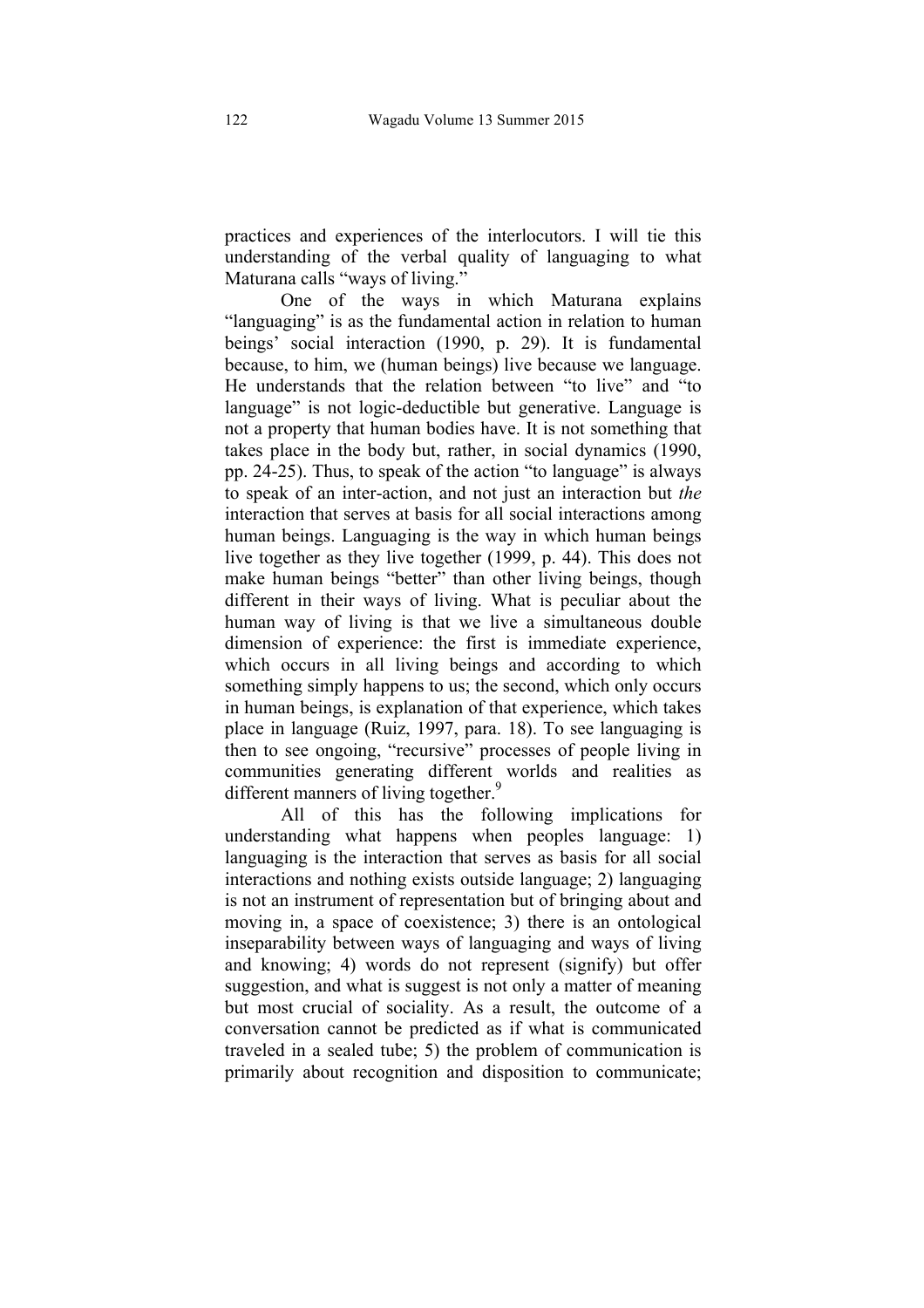and 6) the production of communication presupposes that beings can communicate.

What Maturana's framework enables us to do is to look at the very same peoples about whom modernity/coloniality tells us are not quite human beings, and therefore cannot speak any language that is a "real language," and to look at them and what they do outside the colonial matrix of power and its conceptual and linguistic constrictions, as people who language. In this sense there is an epistemological shift that enables us to see not "simple communicators" but beings that are sort of made anew through the perspective of languaging. I go to Maturana because his idea of languaging discloses the relation between language as a verb and ways of living. It is through languaging as communal activity, through languaging together that people bring forth reality. This gives an understanding of linguistic communities, of people existing through languaging and performing particular ways of living together, spaces of coexistence being collectively (re)created and moved. It shows an exteriority that wasn't there before, that is, inside the colonial/modern paradigm. And, given the relationship between languaging and ways of knowing, it allows walking inside non-Eurocentric worlds of meaning and knowledges in spite if the fact that the modern hides everything through the denial of the communal act.

However, because Maturana conditions the social space of languaging as strictly a consensual space, and because from his perspective the togetherness is exclusively one of mutual affirmation, parity, co-operation, and willingness,  $10$  at some point we need to go beyond his position, and towards a framework that would satisfactory deal with colonial situations, which imply bringing to the foreground domination, resistance, adaptation, and hybridization.<sup>11</sup> For us those interactions where parity and willingness to communicate are not given, as well as interactions across worlds of meaning that are not accessible to the interlocutors, interactions from systems of meaning that are in relations of power, interactions that begin from more than one system of meaning, hybrid communication, transculturality, creolization, are all crucial to the paradigm shift. So, while these communicative situations do not count as languaging processes for Maturana, he gives us the tools to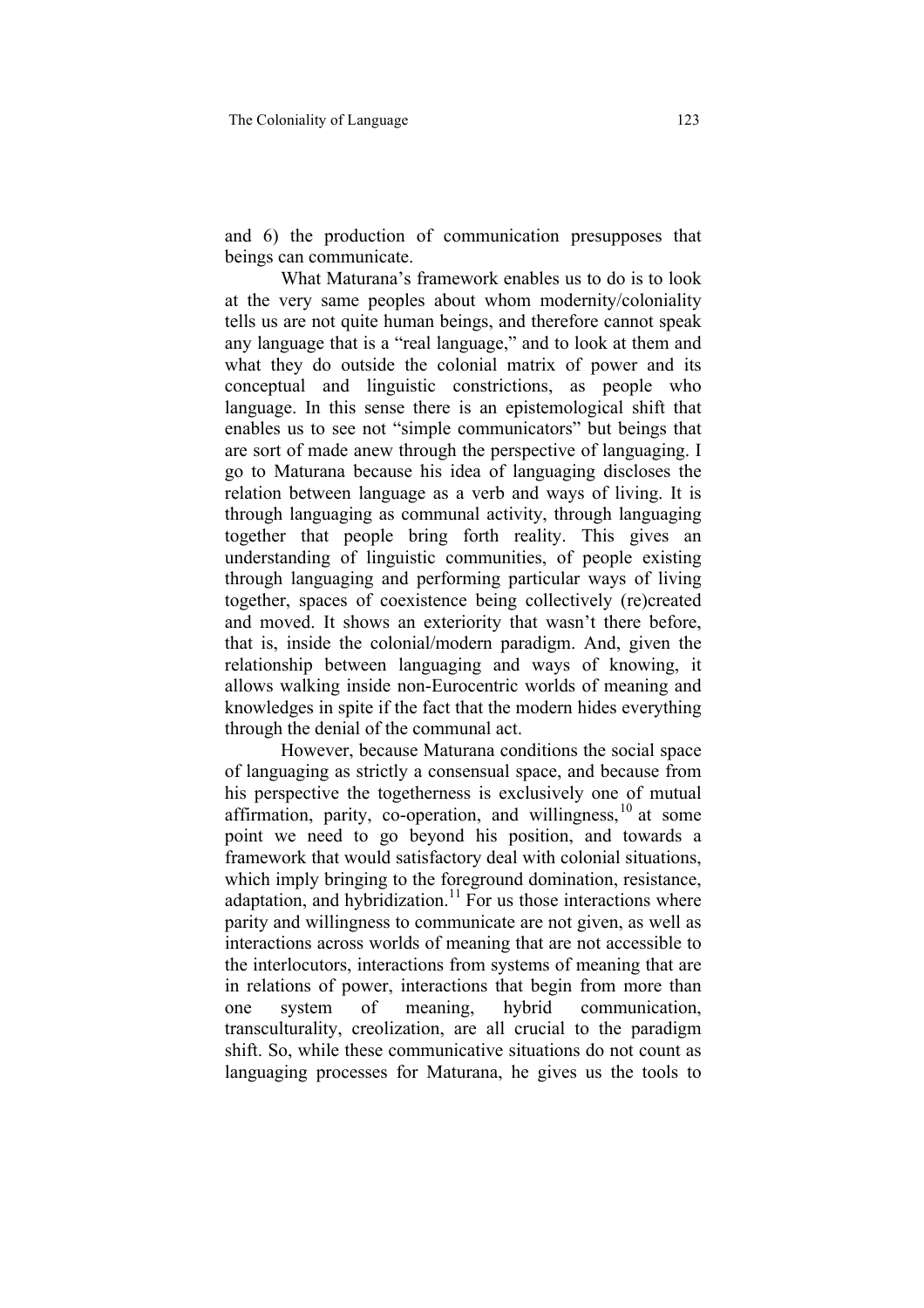express them and then to argue for their failure in colonial situations. <sup>12</sup> By shifting paradigm, we can argue that the coloniality of language produces a *disposition against communication* by assuming possible interlocutors to be "simple communicators" and their languages to be rudimentary expressive tools. The key point here is that we will see it as a production and not as given.

I inquire into a theoretical understanding of the historical material production of linguistic coloniality through Maturana's idea of languaging to see a way of life that dehumanizes. I want to close this article by introducing the concept of "monolanguaging," a way of living together that includes one-way communication that dehumanizes the colonized interlocutor. "Monolanguaging" to name the material and discursive praxes of linguistic racialization from the perspective of languaging. With this concept I want to convey more than monolingualism (i.e. knowing or using only one language.) As I have described earlier, the classification of people into superior and inferior races was accompanied by thinking of the expressive tools that they have also in terms of superiority and inferiority. I have described as well the criteria that began to be produced for that superiority and inferiority by renaissance humanists. Thus, when the Spaniards invaded other places, the people that lived in those places spoke, but the colonizers did not and could not consider what these peoples did in anyway as using a language of knowledge or a real language because to be a real language it had to be written in letters, it had to be in the Latin-Greek-Hebrew family, etc. Given these criteria then, *only* the colonizers have language in the full sense; therefore, their monolingualism--to them, theirs was the *only* "real language." "Monolanguaging" on the other hand, is the term I want to use to question the communicative interaction between people who perceive themselves as having a language in the full sense, and animal like beings who are assumed to have no language but who can be trained to understand the former well enough to be able to follow their orders and do what they want. To put it simpler, while we can argue now that and how coloniality closes communication, it is not like there was no communication at all between colonizers and colonized.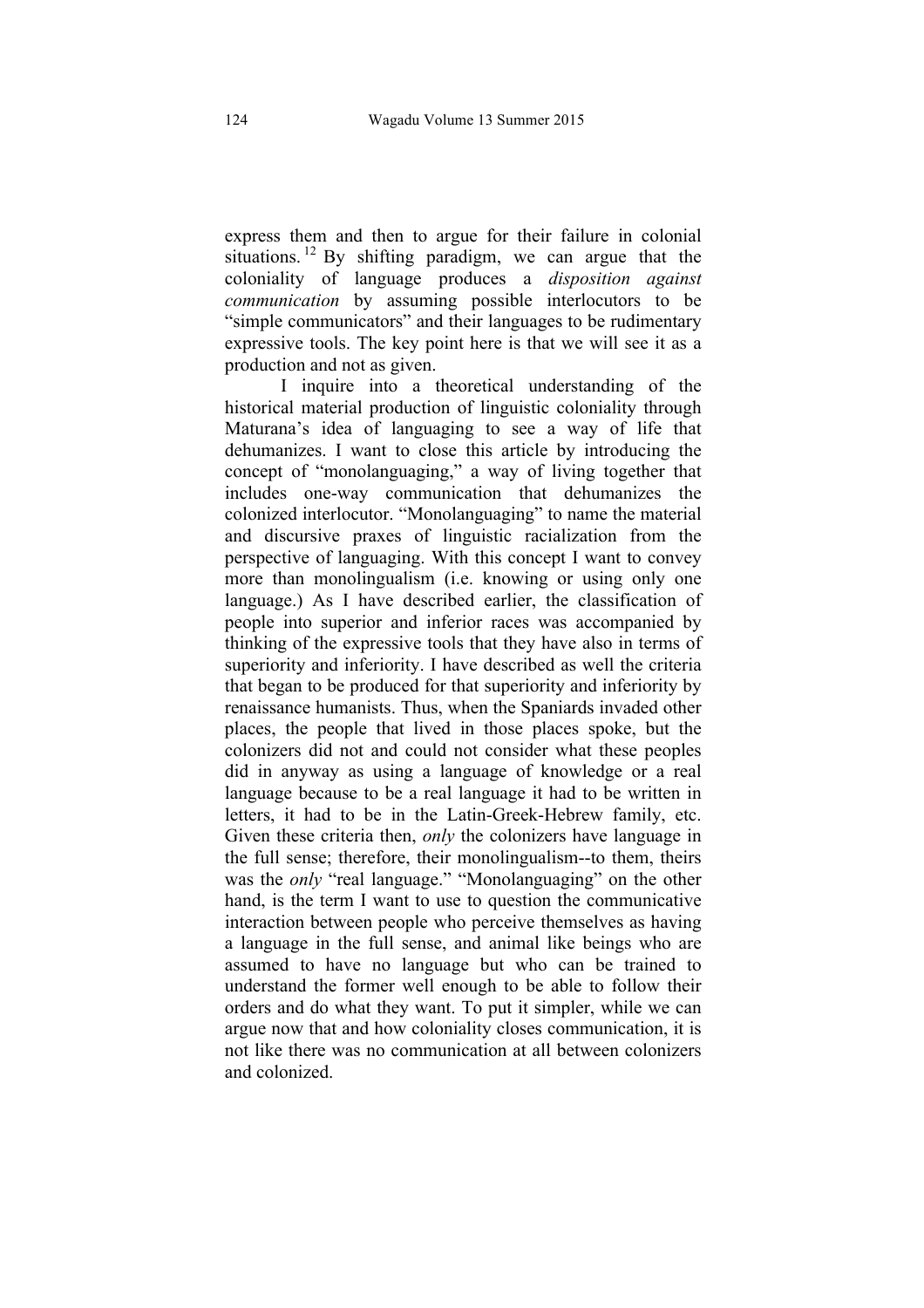I want to look at one case of what I am calling monolanguaging. This is perhaps the first one as it appears in Columbus's journal entry on Thursday, October  $11<sup>th</sup>$  1492, where the Admiral is narrating the first encounter with the natives of the Guhanahaní island:

> In order to win their good will because I could see that they were people who could more easily be won over and converted to our holy faith by kindness than by force, I gave some of them red hats and glass beads that they put around their necks, and many other things of little value, with which they were very pleased and became so friendly that it was a wonder to see. Afterwards they swan out to the ships' boats where we were and brought … many other things and they bartered with us … They took and gave everything they had with good will, but it seemed to me they were a people who were very poor in everything. They go as naked as their mother bore them … They were well built with handsome bodies and fine features. Their hair is thick, almost like a horse's tail but short ... They are naturally the color of Canary Islanders … They do not carry arms and do not know of them because I showed them some swords and they grasped them by the blade and cut themselves out of ignorance … I saw some who had signs of wounds on their bodies and in sign language I asked them what they were, and they indicated that other people come from other islands nearby and tried to capture them … I believed then and still believe that they come here from the mainland to take them as slaves. They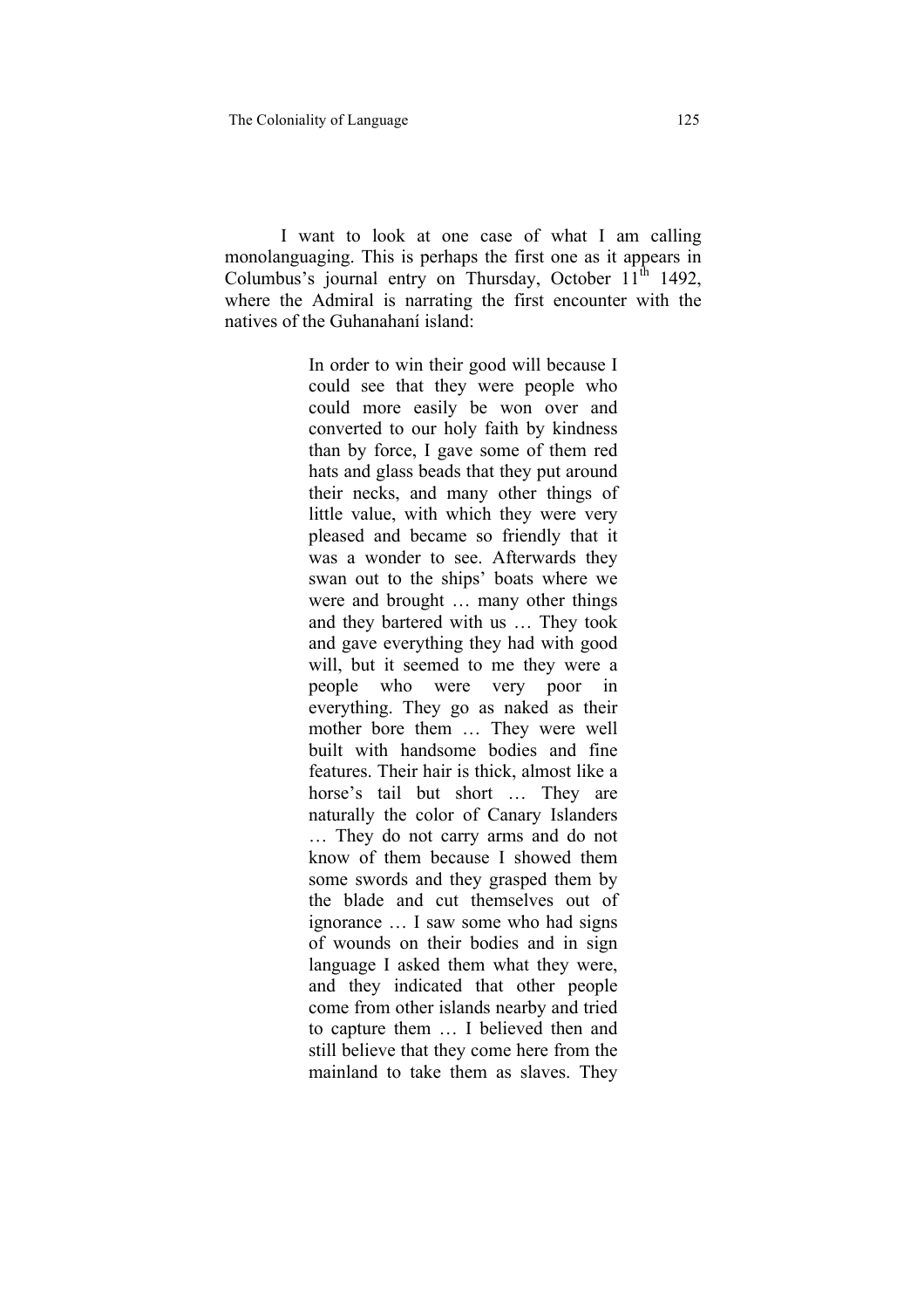ought to make good slaves for they are quick intelligence since I notice that they are quick to repeat what I said to them, and I believe that they could easily become Christians, for it seemed to me that they had no religion of their own. God willing, when I come to leave I will bring six of them to Your Highness so that they may learn to speak (Columbus, 1492/1990, pp. 31-33).

The renaissance modern/colonial linguistic paradigm informs Columbus's impression. On the one hand, he denies the status of language to what the encountered "naked," "ignorant," "poor in everything," gullible, religion-less, and docile natives speak, as he announces he will take some of them to Spain "so that they may learn to speak." On the other hand, Columbus celebrates the natives' ability to understand and respond to his sign-language and to repeat what he says as things of great value (like their "well built bodies") when considering their enslavement.

From a strict Maturanean perspective, this communicative situation does not count as a languaging process because from his perspective the togetherness is exclusively one of mutual affirmation, parity, co-operation, and willingness. Columbus does not see the natives as people with whom he may communicate as peers but as slaves.

In the interaction between master and slave there is no linguistic community of sense strictly speaking; nonetheless there is a form of sociality between them. This is what I want the idea of monolanguaging to convey: a sociality that creates a dehumanizing way of living for peoples who are colonized or enslaved. Slavery or *encomienda* are not only systems of production but ways of life accompanied by laws, relocation of people in plantations, mines, and missions, and institutions like the whip or the *mita*. <sup>13</sup> There is a community in the sense that there is an aggregate of people who are together for a particular function; but all that matters is the colonizer's will, what the master wants with and of these people who are his property.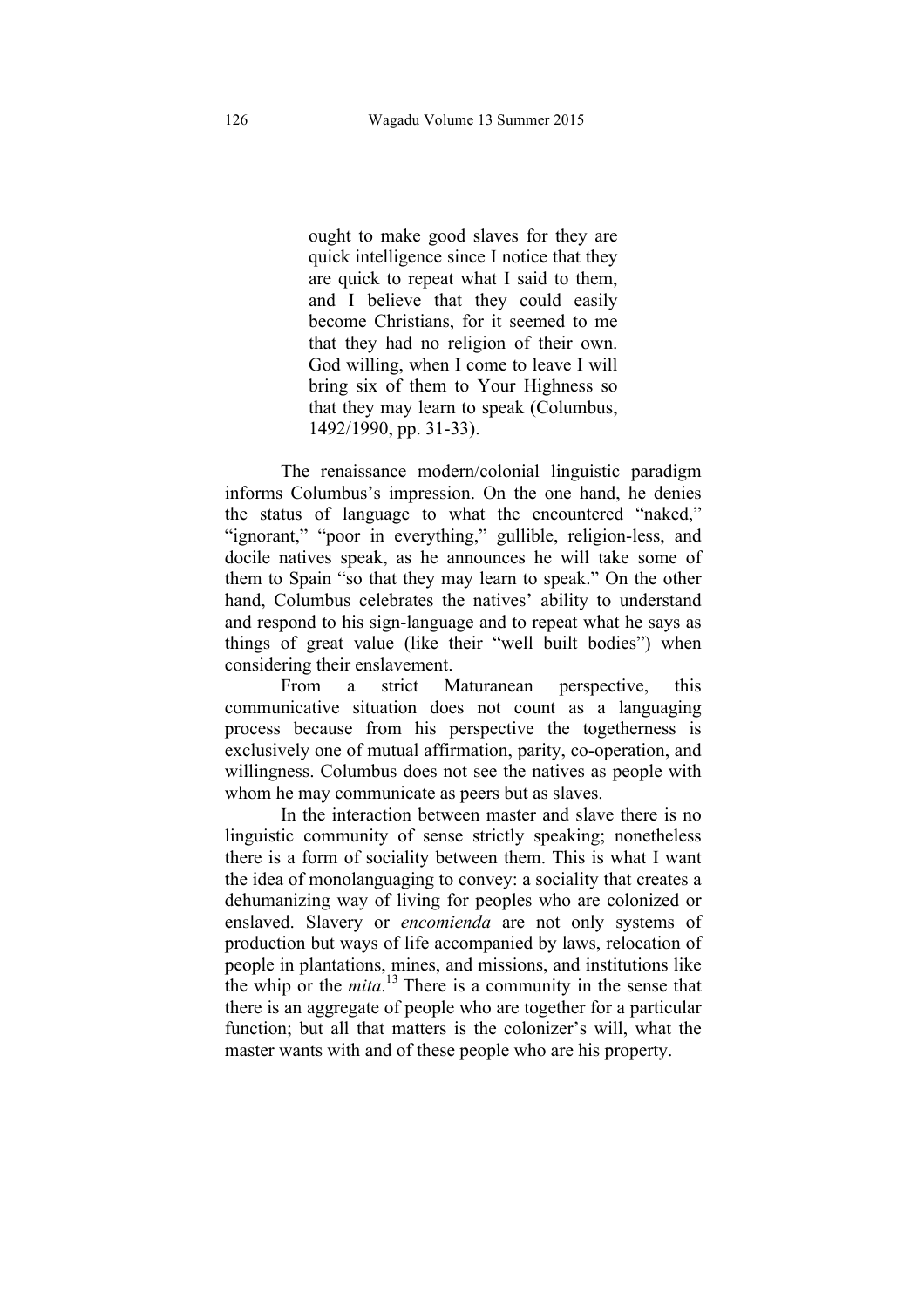The person who is the addressee in an act of monolanguaging is someone who must be understood to understand what it is that the master wants, and do it; but her communal ways of life, collective knowledges, and creativity do not matter at all. Given the impossibility of seeing enslaved and colonized peoples as interlocutors there is a lack of communicative disposition on behalf of the master, colonizer. It is as if he were deaf to or couldn't grasp any possibility of meaning coming out of their mouths. We could hardly speak of a "togetherness" here, but if there gets to be a togetherness in monolanguaging it is one that the colonizer moves not only in the particular direction he wants to go *but in the direction that excludes every possible direction that colonized peoples want to give to it*. Monolanguaging dehumanizes through the erasure of communal languagings. In this sense, monolanguaging marks a significant difference between communication that is hostile but nevertheless creates a sense of recognition, and incommunicative communication; that is, communication that is one way only as it assumes the other to be silent and incapable of rational expressivity. The paradigm shift thus has allowed us to reveal the difference between rational and "simple communication" as a relation of domination through dehumanization and, consequently, to show the coloniality of language as a process of domination.

#### **Conclusion**

In this article I presented a theoretical account of Modernity/Coloniality-Decoloniality research program's conceptual and methodological approach in respect to studying the relation between race and language. While decolonial options are yet to be formulated, my analysis is a contribution to think and articulate the problem of linguistic and communicative consequences of racialization in such a way that these options can be imagined.

This decolonial critique accomplishes two things. On the one hand, it reveals the logic of modernity/coloniality and sees it as a monologic; that is, as one that closes possible conversations with other ways of knowing and living. One of the ways in which the monologic of modernity/coloniality closes possible conversations is precisely by reducing the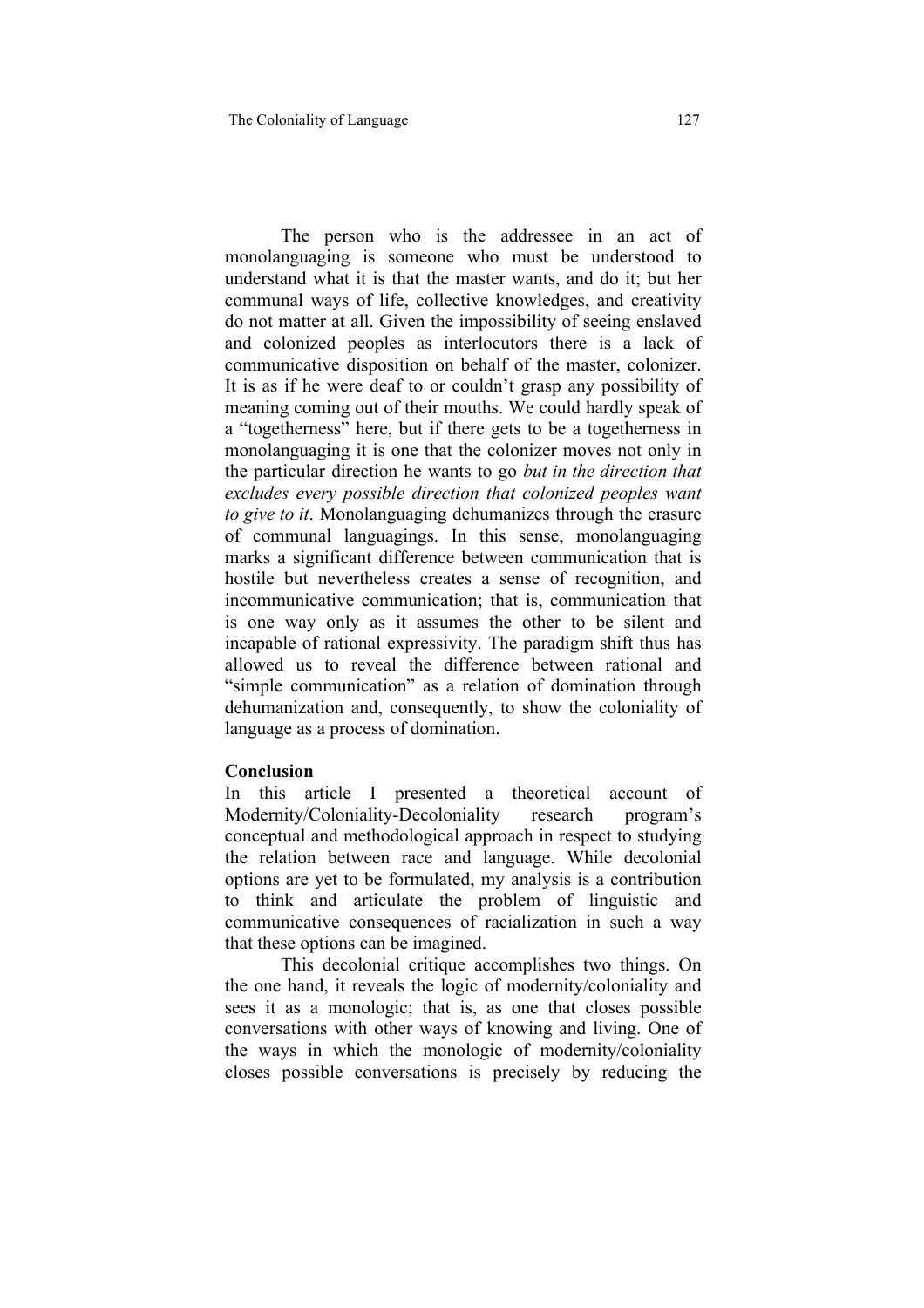possible interlocutors to beings incapable of interlocution, to "simple communicators." On the other hand, by exercising a paradigmatic shift, the argument points at the possible interlocutors as beings who are interlocutors in communities of sense that escape the colonial reduction. Thus, as we investigate and move through the transformation that the process of coloniality of language brought, we see that colonized-colonialized people have indeed been transformed, but they are not transformed in ways that can be understood *solely* from the logic of modernity/coloniality. Or, to employ the concepts I have introduced, as we see colonizedcolonialized people together in languaging and the rejection of that togetherness in monolanguaging, we see the importance of languaging as a place of resistance against the grain of monolanguaging.

The point is that to understand the complexity of colonized-colonialized speakers in the long-term process of reduction/transformation/racialization that is the linguistic coloniality, I propose to "see" the colonized-colonialized from the tension of two logics. One is the logic of modernity/coloniality, which this article has unpacked. The other is actually not one single, homogeneous logic but, rather, the variety of logics, technologies, strategies that take up the subjectivity and inter-subjectivity of colonized-colonialized subjects as irreducible to Eurocentric cognitive, economic, public, political-juridical, and religious practices. To deprive colonized-colonialized people of their languages and to force the colonial languages on their tongues sought to deny them as people. But a lot more has to be done in order for that to happen. People have to lose their ability to continue their ways of living together and their languagings. As long as colonizedcolonialized peoples continue languaging in their tongues, they continue as much as possible powerfully remembering, reenacting, and performing their way of living-together despite the reduction brought by missionaries, the dispersion brought by slavery, and the universality of modernity and its institutions. Even if they have internalized words from the colonial languages' domains, even if they have lost significant concepts of their cosmology, colonized-colonialized people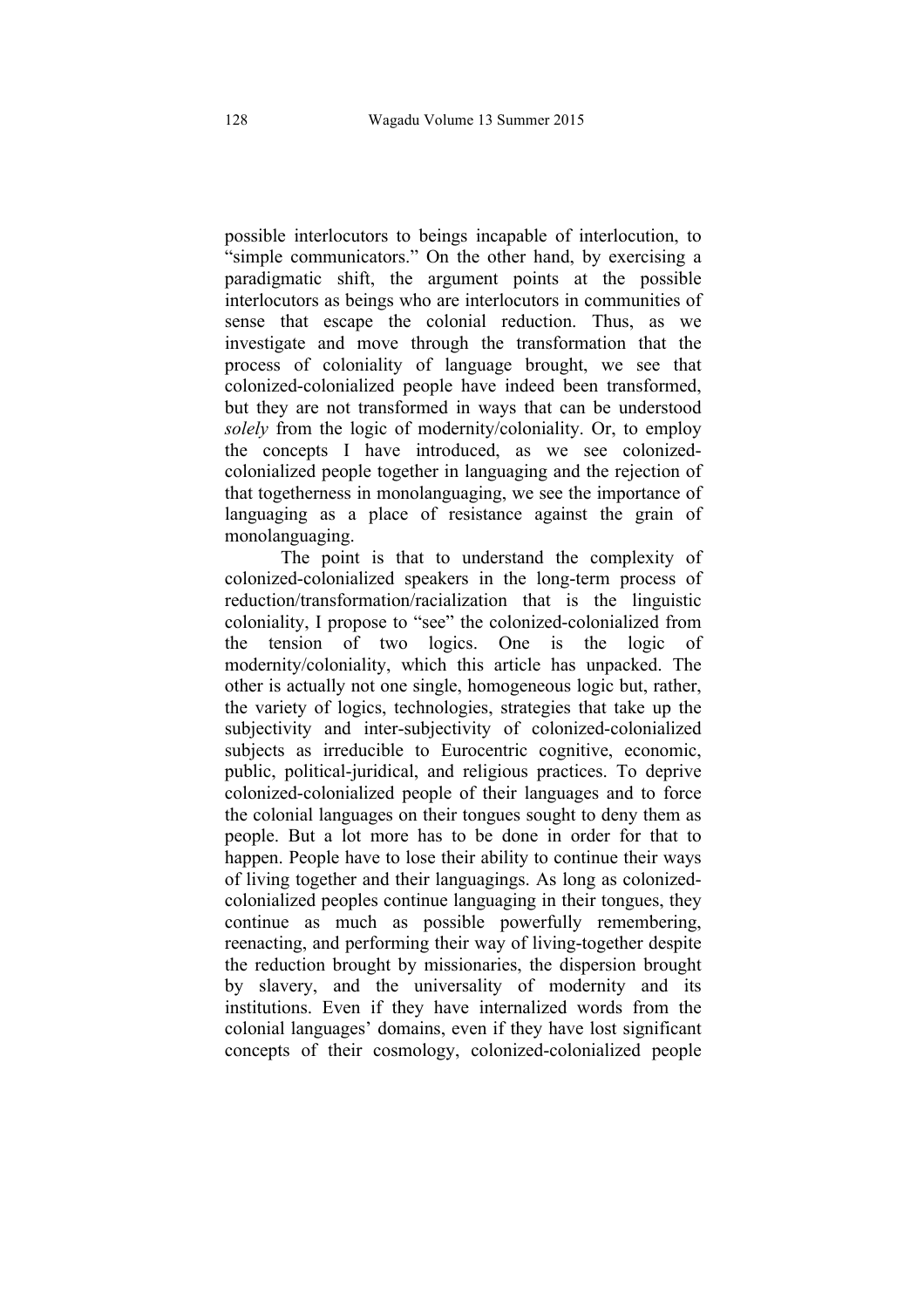have walked outside the conceptual prison in which they were put by an attempt at domination by linguistic racialization.

object of capitalist power are according to Quijano: the economic (appropriation of land and its resources and exploitation of labor,) the

<sup>&</sup>lt;sup>1</sup> Sections of this essay were presented at *Race*, *Resistance and Reason: Rethinking the Boundaries, Center for Gender and Intercultural Studies,* State University of New York College at Cortland, October 2012 and the *Coloquio Internacional Pensamiento Crítico del Sur: Genealogías y Emergencias, Centro Científico Tecnológico de Mendoza (Argentina),* September 2013.

I thank Debora Faccion E Ferreira Pinto for her translation to Portuguese. 

<sup>&</sup>lt;sup>2</sup> This is a very sketchy presentation of the MCD collective project in the best of cases. Broadly speaking, this network is associated with the work a few central figures, chiefly, the Argentinean/Mexican philosopher Enrique Dussel, the Peruvian sociologist Aníbal Quijano and the Argentinean/US semiotician and cultural theorist Walter Mignolo. There are, however, a growing number of scholars associated with the group, including Edgardo Lander in Venezuela; Santiago Castro-Gómez, Oscar Guardiola and Eduardo Restrepo in Colombia; Catherine Walsh in Quito; Zulma Palermo in Argentina; Jorge Sanjinés in Bolivia; María Lugones, Freya Schiwy, Fernando Coronil, Ramón Grosfóguel, Jorge Saldívar, Ana Margarita Cervantes-Rodríguez, Nelson Maldonado-Torres, and Arturo Escobar in the United States. I count myself among a new generation of decolonial scholars, PhD students or recently graduates from various universities in Ecuador, Mexico, and the US. A complete list of the bibliography produced in the last three decades goes beyond the scope of this article, however some collective volumes produced by the group include: Castro- Gómez and Mendieta, eds. (1998); Castro-Gómez, ed. (2000); Mignolo, ed. (2001 and 2007); Walsh, Schiwy and Castro-Gómez, eds. (2002), Moraña, Dussel and Jáuregui, eds. (2008), Isasi Díaz and Mendieta, eds. (2011). For a genealogy of the collective and its main ideas and projects, "Worlds and Knowledges Otherwise: The Latin American modernity/coloniality Research Program" by Arturo Escobar (2004) is a good place to start, as are the various websites of members and research projects associated with the collective. <sup>3</sup> I am using this pair of terms colonized-colonialized in the same way that Patricio Noboa Viñán (2005, p. 95) introduced the pair "colonizadorcolonializador" (colonizer-colonializer,) which I interpret conveys the difference between colonial situations enforced by the presence of colonial administrations (i.e. colonialism) and colonial situations at a time when colonial administrations have almost been eradicated from the capitalist world-system (i.e. coloniality).<br><sup>4</sup> The four interconnected domains or spheres of social existence that are the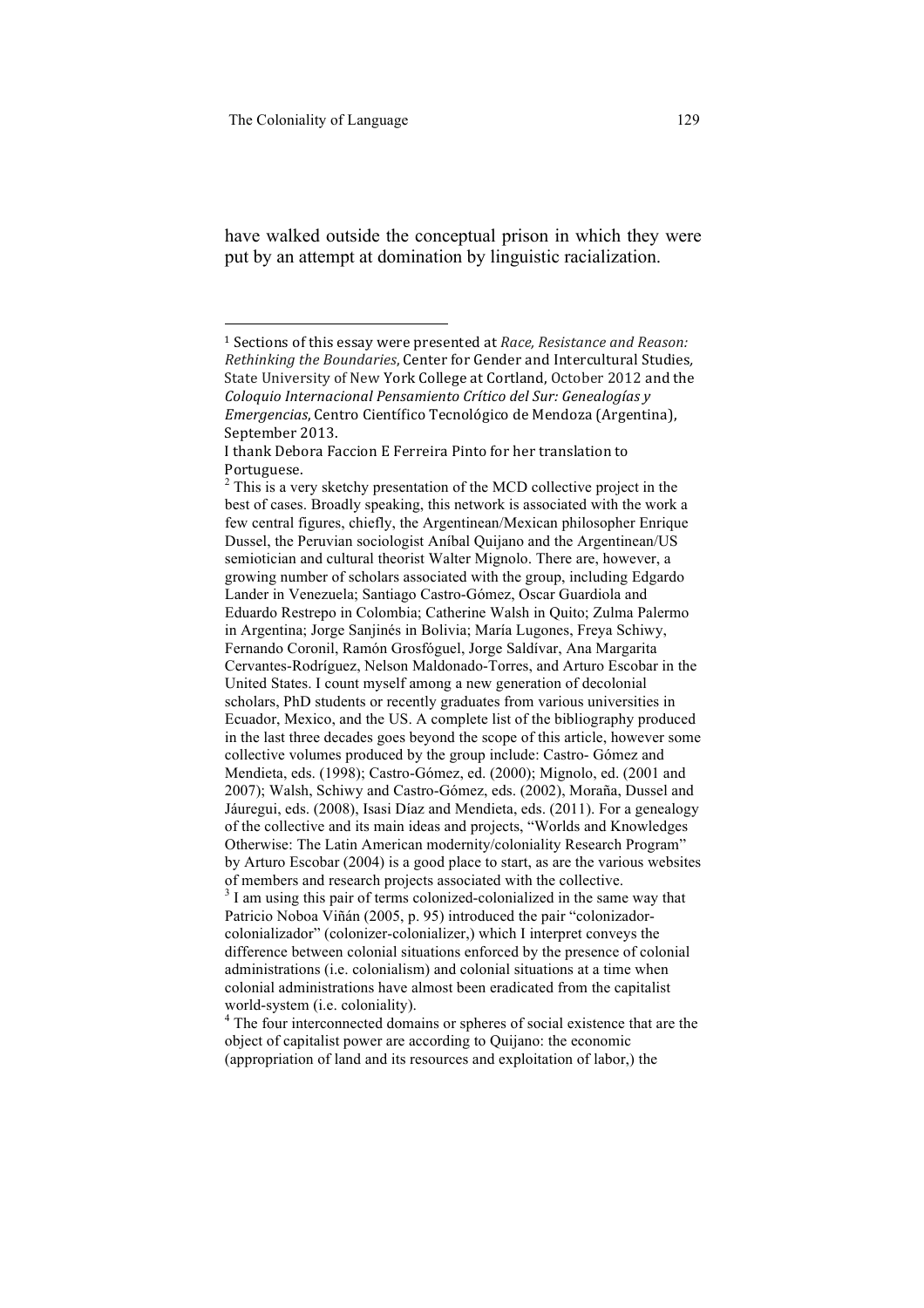control of authority (setting different forms of governmental, legal, financial, and military systems,) the public (enforcing normative sexuality and the naturalization of gender roles through the institution of nuclear family,) and inter-subjectivity (control of culture, subjectivity, and specially knowledge through colonization and education) (Quijano, 2000a, pp. 544- 5).

 

 $5 \text{``Eurocentrism''}$  is worth emphasizing, is not the perspective of knowledge of European people but of the Eurocentered world, of those educated under the hegemony of global capitalism.<br><sup>6</sup> The difference and fit between social classification (race) and process

(racialization) comes not from Quijano but from María Lugones's (2007)

and Nelson Maldonado-Torres's (2007) take on the question of coloniality.<br><sup>7</sup> Aristotle provided a classification scheme based on matching a basic kind (species) with a set of distinguishing characteristics (differentia) in order to sort things in the world.

 $8$  By "universe" I mean indigenous peoples' reality and construction of this reality, the material and inter-subjective formations of themselves, of their social relations, of their understanding of and ways of inhabiting the world, of their relations to the environment, etc.

<sup>9</sup> "Recursive," "recurrent," "recursion," and similar notions are an important aspect of Maturana's theorizing and style of theorizing life and living in general, and languaging as a phenomenon of living. Life and living are recursive because they take place in the now, as a flow of changing processes; we live moment to moment according to how we are at that moment which is the result of how we have lived until that moment (Maturana, 1999, pp. 69-70). In respect to languaging, "recursive" indicates that as a process it operates on the product of its own operation, drawing some sort of circularity.<br> $10$  Maturana uses the term "love" to refer to these conditions of mutual

recognition. "Being in love means making space for one another so that each becomes part of the domain of existence of the other […] Love is a primary constitutive condition and is fundamental of social phenomena are to arise. Only loving relations are social relation" (Maturana, 1990, pp. 17- 18; my translation).

<sup>11</sup> Although I aim to go beyond Maturana I think it is worth highlighting that one of the important things that his attention to emotions does is that it models an understanding of being that does not rely in the modern understanding of self. Maturana implicitly rejects Max Weber's instrumental rationality that pretty much is at the bases of all modern paradigms, i.e. the distinction between primary qualities of Reason communicated through philosophical ideas and scientific arguments, and secondary qualities communicated through emotions and feeling. As I have been emphasizing, within Maturana's theory to speak of a knowing subject abstracted from space, context, location, or body does not make sense.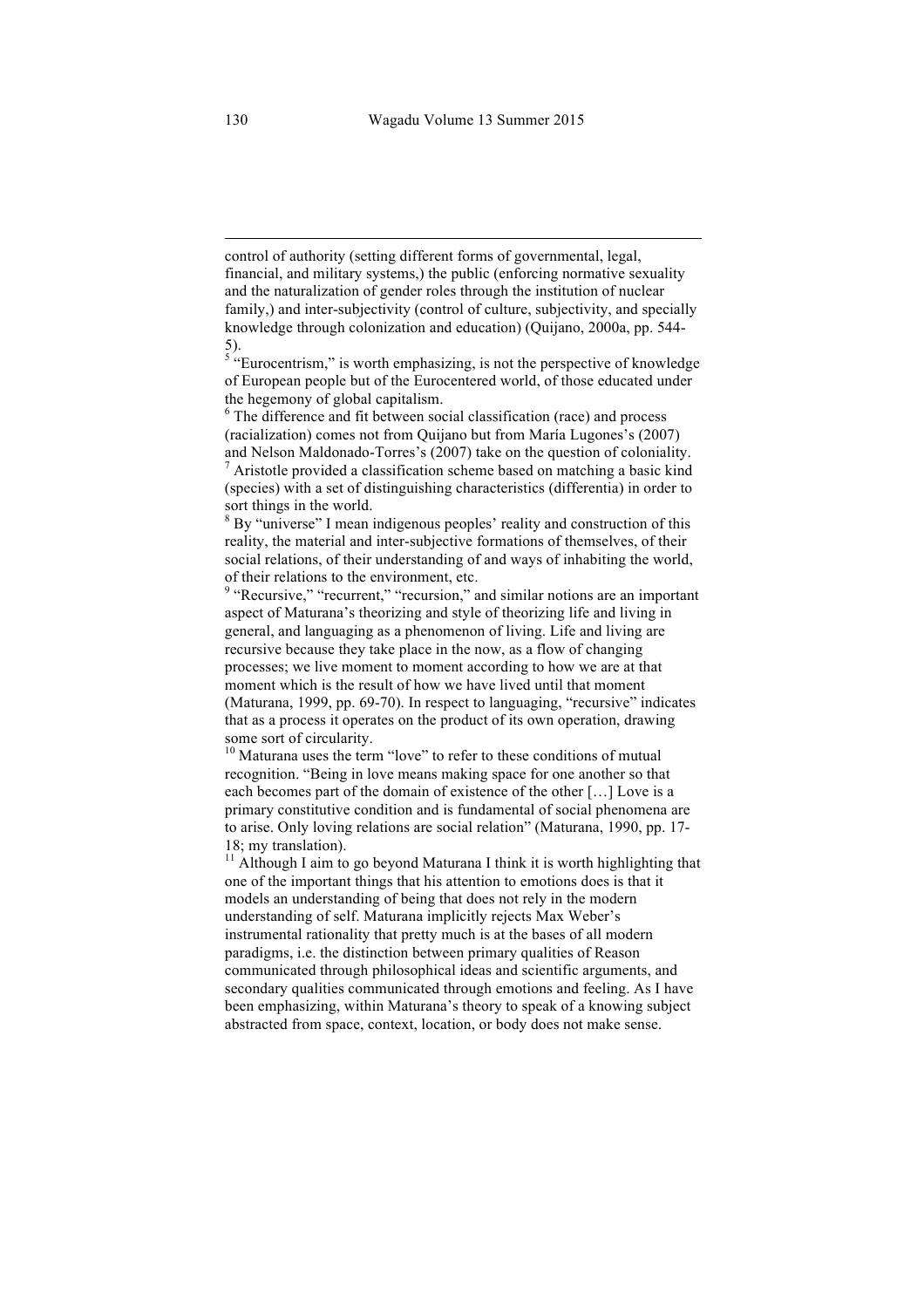$12$  I am thankful to the anonymous readers of the first version of this article for pushing me to think so much harder about my use of Maturana in connection to uncovering the coloniality of language.<br><sup>13</sup> *Encomienda* was a system, instituted in 1503, under which the Spanish

Crown granted a soldier or conquistador in America a track of land of village and conferred the right to demand tribute and forced labor from its inhabitants (*Encyclopedia Britannica Online*). *Mit'a* was mandatory public service in the society of the Inca empire, later appropriated, modified, and intensified by the Spanish colonial administration (*Diccionario Quechua - Español – Quechua*).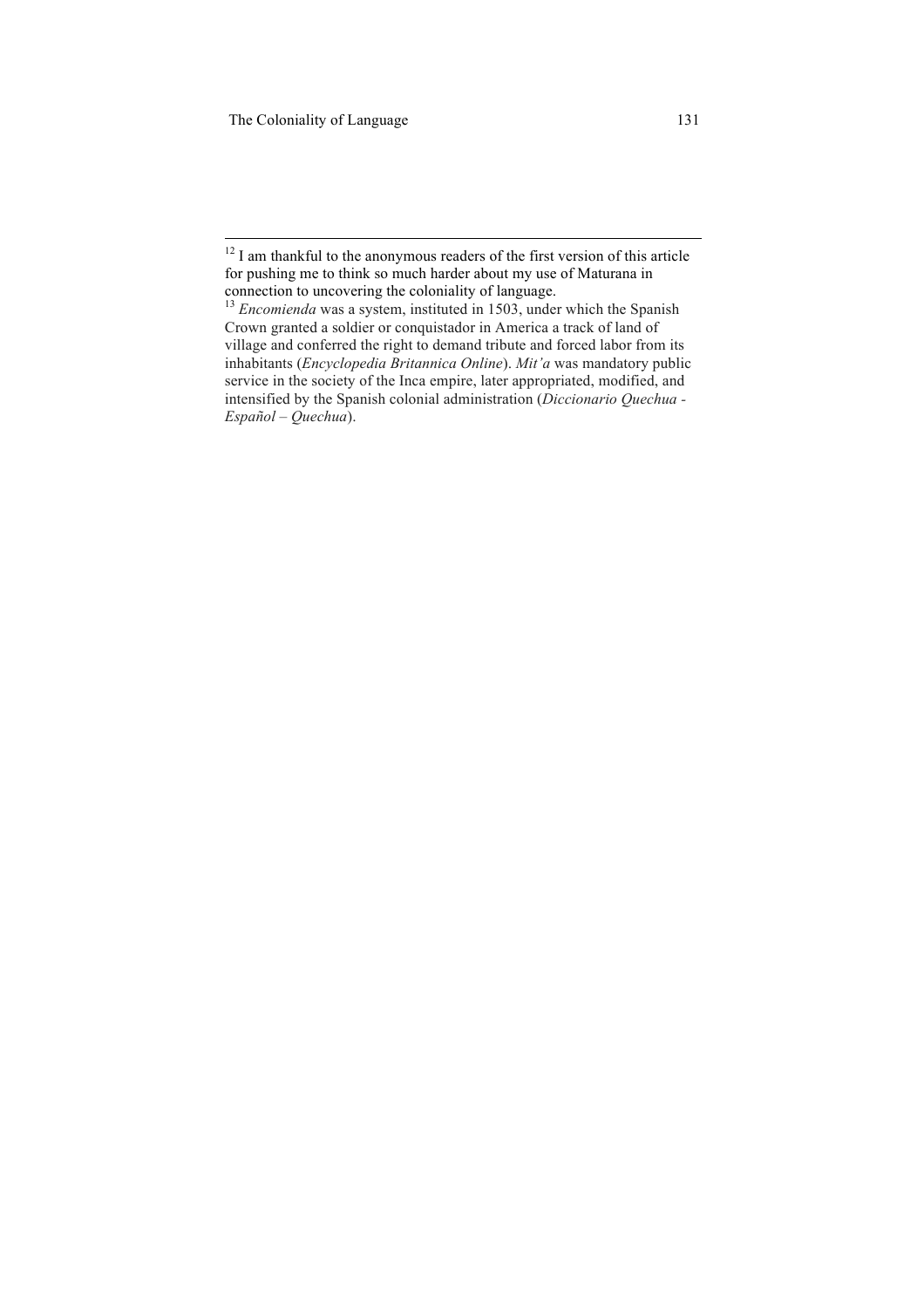## **References**

- Aldrete, B. J. (1972-75). *Del origen y principio de la lengua castellana o romance que oi se usa en España*. L. Nieto Giménez (Ed.) Madrid: Consejo Superior de Investigaciones Científicas. Original work published in 1606.
- Castro-Gómez, S. (Ed.). (2000). *La reestructuración de las ciencias sociales en América Latina*. Bogotá: Pensar, Instituto de Estudios Sociales y Culturales: Pontífica Universidad Javeriana.
- Castro-Gómez, S., & Mendieta, E. (Eds.). (1998). *Teoría sin disciplina: Latinoamericanismo, postcolonialidad y globalización en debate*. Mexico DF: Miguel Angel Porrúa.
- Columbus, C. (1990). *Journal of the first voyage*. B.W. Ife (Ed. & Trans.). Warminster: Aris & Phillips. Original work published in 1492.
- *Diccionario Quechua - Español – Quechua.* (2005). Cusco: Academia Mayor de la Lengua Quechua.
- Elias, N. (1978) *The civilizing process. Sociogenetic and psychogenetic investigations*. E. Jephcott (Trans.). New York: Urizen Books.
- Escobar, A. (2004). Worlds and knowledges otherwise. The Latin American modernity/coloniality research program. Revised manuscript. Originally published in *Cuadernos del CEDLA*, *16*, 31-75.
- Grosfóguel, R. (2009). A decolonial approach to politicaleconomy: Transmodernity, border thinking and global coloniality. *Kult*, *6* (special issue), 10-38.
- Isasi-Díaz, A. M., & E. Mendieta. (Eds.). (2011). *Decolonizing epistemologies. Latina/o theology and philosophy* (pp. 68- 86). New York: Fordham University Press.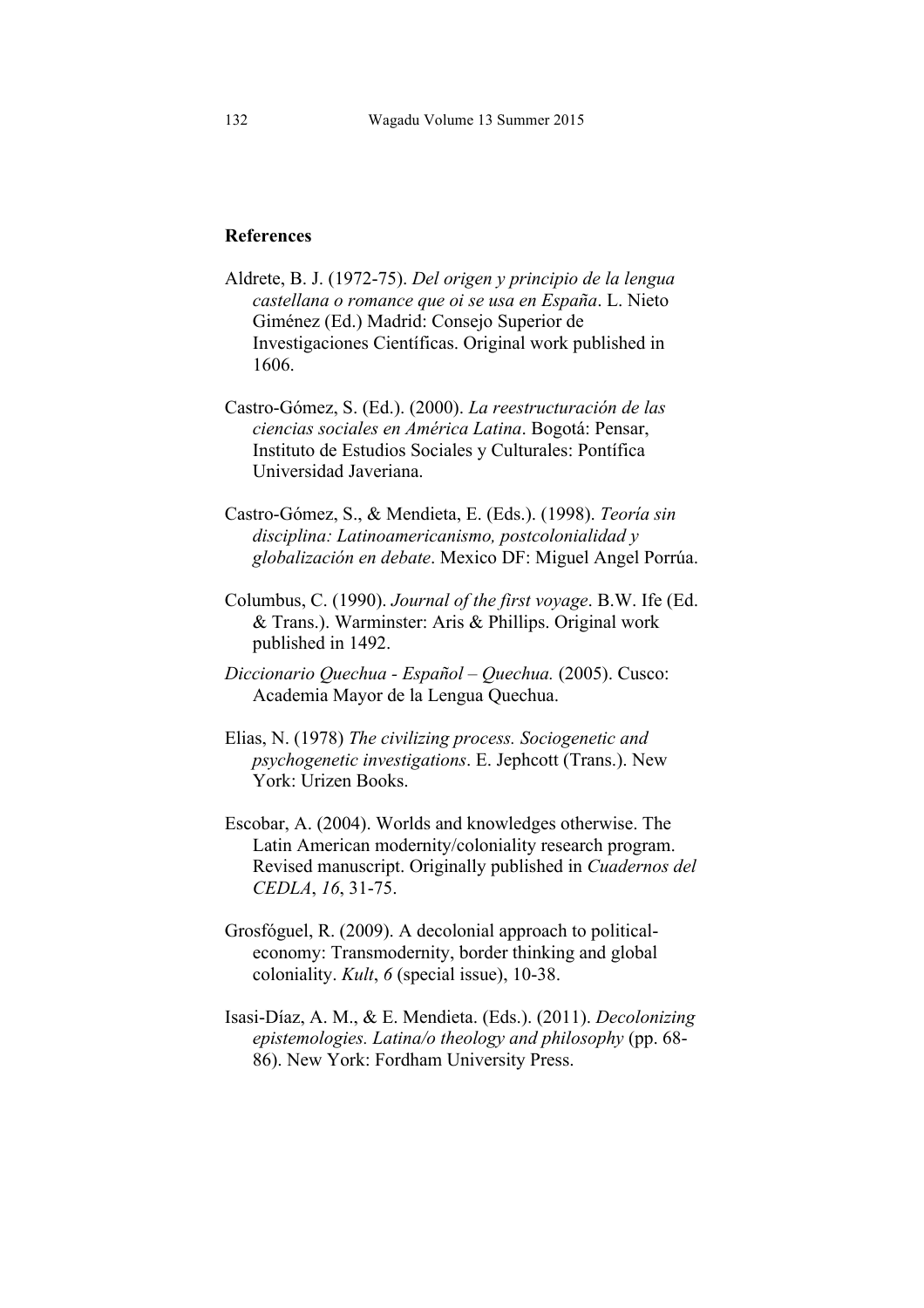- Lugones, M. (2007). Heterosexualism and the colonial/modern gender system. *Hypatia*, *22*(1), 186-209.
- Lugones, M. (2011). Methodological notes towards a decolonial feminism. In A. M. Isasi-Díaz & E. Mendieta (Eds.), *Decolonizing epistemologies. Latina/o theology and philosophy* (pp. 68-86). New York: Fordham University Press.
- Maldonado-Torres, N. (2007). On the coloniality of being. *Cultural Studies, 21*(2-3), 240-270.
- Maturana, H. R. (1990). *Emociones y lenguaje en educación y política*. Santiago de Chile: Centro de Estudios de Desarrollo.
- Maturana, H. R. (1999) *Transformación en la convivencia*. Santiago de Chile: Dolmen Ediciones.
- Mignolo, W. (2000). *Local histories/global designs. Coloniality, subaltern knowledges, and border thinking*. New Jersey: Princeton University Press.
- Mignolo, W. (Ed.). (2001). *Capitalismo y geopolitica del concimiento. El eurocentrismo y la filosofia de la liberacion en el debate intelectual contemporáneo.* Buenos Aires: Editorial del Signo.
- Mignolo, W. (Ed.). (2007). *Special Issue: Globalization and the decolonial option*. *Cultural Studies*, 21(2-3).
- Mignolo, W. (2013). Decolonial thinking and education: Fragments of a "tertulia". Retrieved from http://waltermignolo.com/
- Moraña, M., Dussel, E.D., & C.A. Jáuregui. (Eds.). (2008). *Coloniality at large: Latin America and the postcolonial debate*. Durham, NC: Duke University Press.